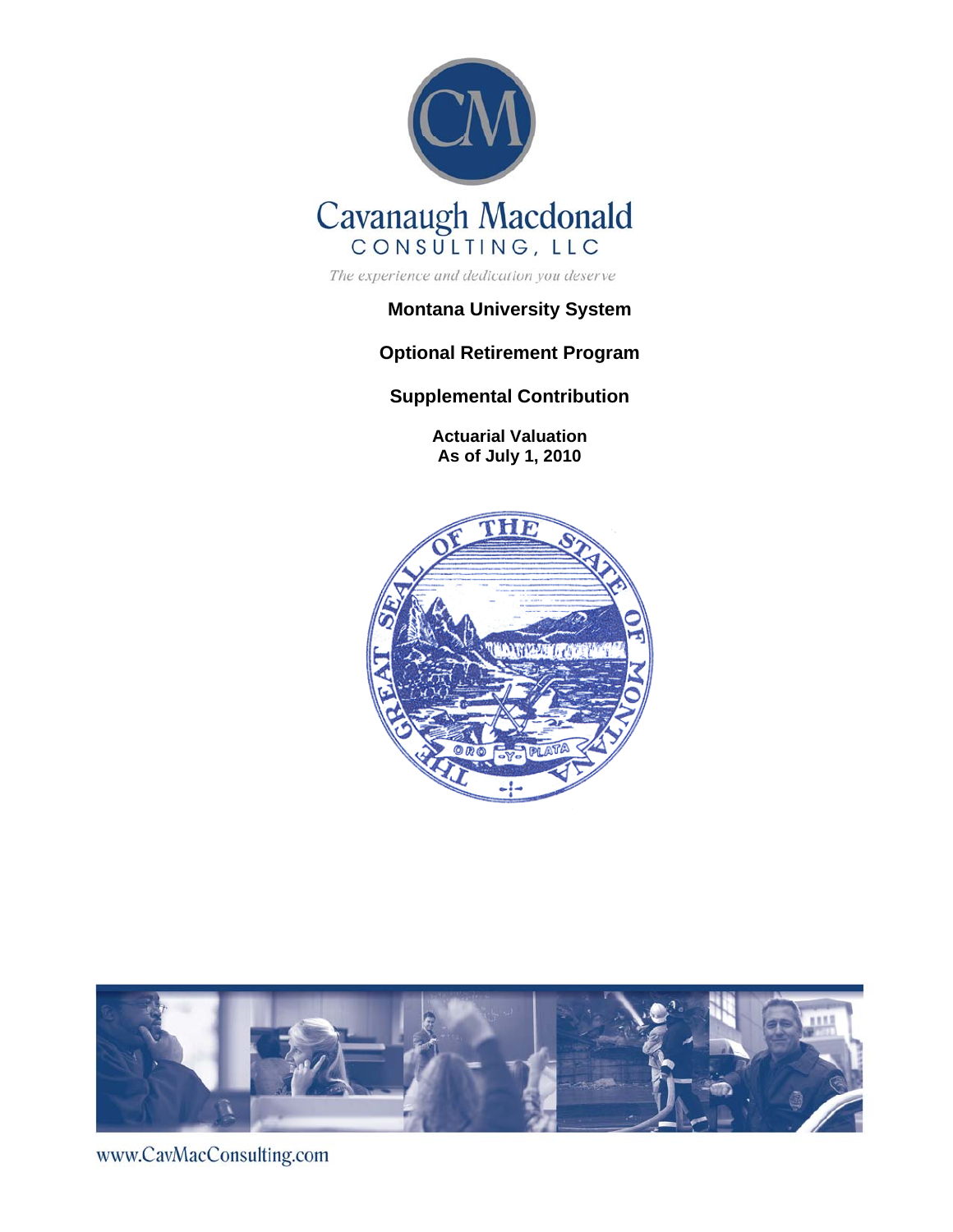

October 14, 2010

Mr. David L. Senn Executive Director Teacher's Retirement System State of Montana 1500 Sixth Avenue Helena, MT 59620-0139

Dear Mr. Senn:

As required by MCA, Section 19-20-621, the purpose of this report is to determine the financial position of the Montana University System (MUS) and determine the supplemental contribution rate necessary to amortize the past service liability of the university members of the Montana Teachers' Retirement System (TRS) by July 1, 2033. The required supplemental contribution rate for the period beginning July 1, 2011 is 8.54% of Optional Retirement Plan (ORP) member salaries. This represents an increase of 3.82% from the amount that was determined as of July 1, 2006 for the period beginning July 1, 2007.

The promised benefits of the System are included in the actuarially calculated contribution rates which are developed using the Entry Age Normal cost method. Market value of assets is used for actuarial valuation purposes. Gains and losses are reflected in the unfunded accrued liability that is being amortized by regular contributions of ORP payroll determined as a percentage of the present value of future ORP payroll thru June 30, 2033, on the assumption that payroll will increase by 4.50% annually. The assumptions recommended by the actuary and adopted by the Board are in the aggregate reasonably related to the experience under the Fund and to reasonable expectations of anticipated experience under the Fund. The July 1, 2010 valuation reflects revised rates of withdrawal, disability and service retirement for active members based on a five-year experience study ending July 1, 2009 adopted by the Board on May 13, 2010.

The calculations assume the value of the GABA benefits for MUS members are not financed by the supplemental contributions made as a percent of ORP member salaries but are instead financed by the TRS contribution rate.

All historical information that references a valuation date prior to July 1, 2010 was prepared by a previous actuarial firm.

www.CavMacConsulting.com 3550 Busbee Pkwy, Suite 250, Kennesaw, GA 30144 Phone (678) 388-1700 • Fax (678) 388-1730 Offices in Englewood, CO • Kennesaw, GA • Omaha, NE • Hilton Head Island, SC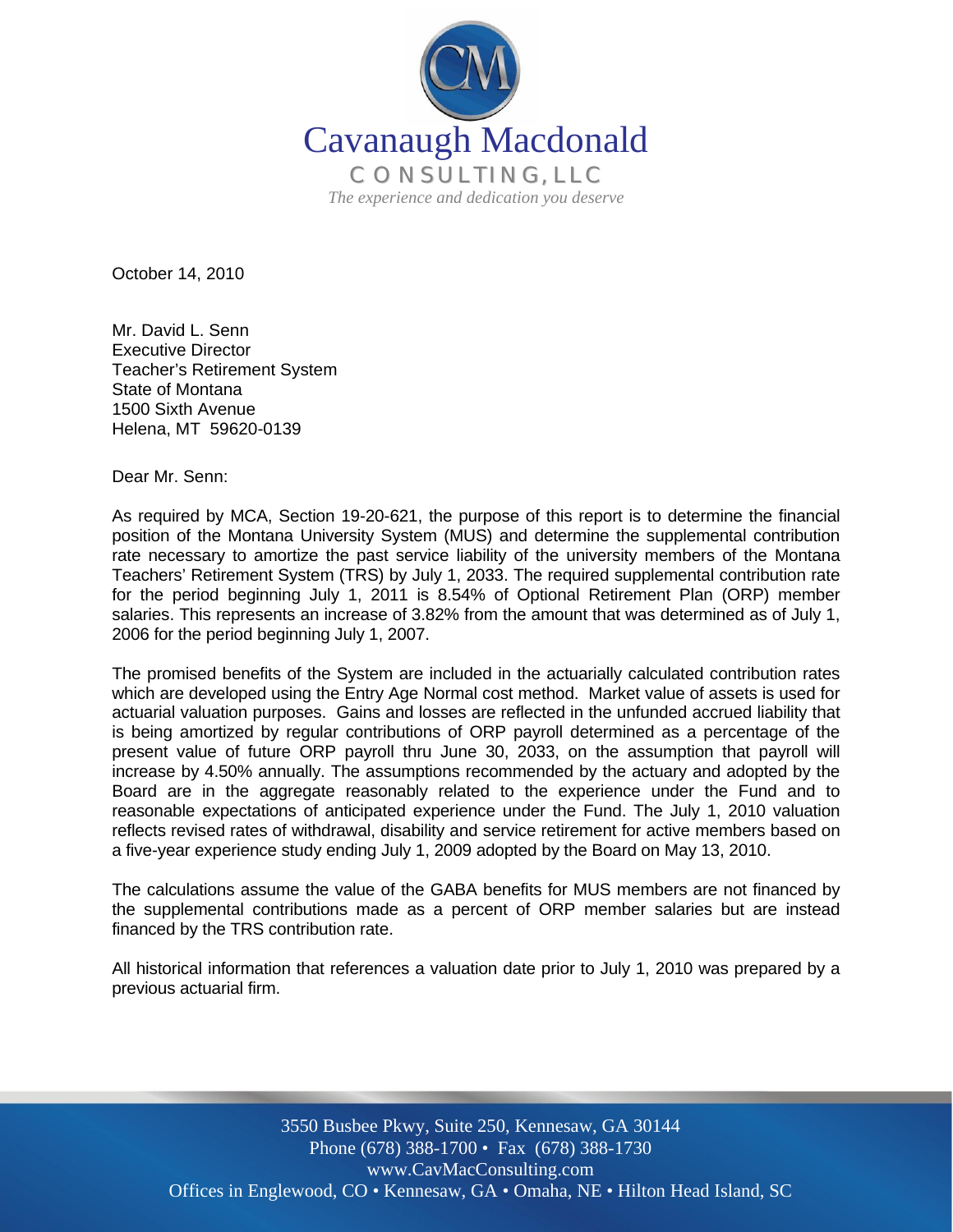

October 14, 2010 Mr. David L. Senn Page 2

This is to certify that the independent consulting actuary is a member of the American Academy of Actuaries and has experience in performing valuations for public retirement systems, that the valuation was prepared in accordance with principles of practice prescribed by the Actuarial Standards Board, and that the actuarial calculations were performed by qualified actuaries in accordance with accepted actuarial procedures, based on the current provisions of the retirement system and on actuarial assumptions that are internally consistent and reasonably based on the actual experience of the System.

Future actuarial results may differ significantly from the current results presented in this report due to such factors as the following: plan experience differing from that anticipated by the economic or demographic assumptions; changes in economic or demographic assumptions; increases or decreases expected as part of the natural operation of the methodology used for these measurements (such as the end of an amortization period or additional cost or contribution requirements based on the plan's funded status); and changes in plan provisions or applicable law. Since the potential impact of such factors is outside the scope of a normal annual actuarial valuation, an analysis of the range of results is not presented herein.

The Table of Contents, which immediately follows, outlines the material contained in the report.

Respectfully submit

Elect Mulike

 Edward A. Macdonald, ASA, FCA, MAAA Todd Green, ASA, FCA, MAAA President **President** Principal and Senior Actuary

EAM:TBG/kc

Todil B. G

S:\Montana Teachers\Valuation\ORP Valuation\7-1-2010\2010 MT TRS ORP Valuation Template.docx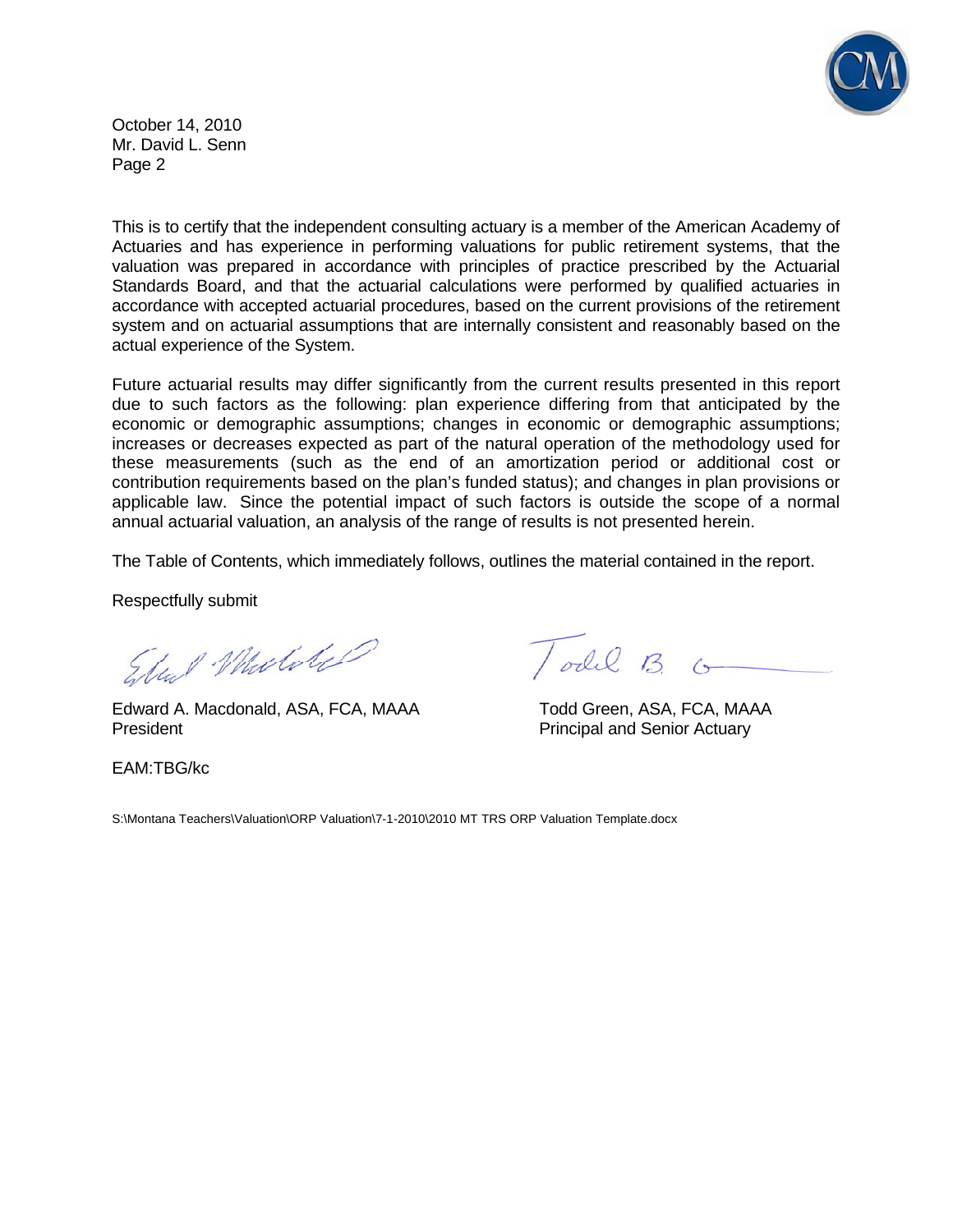

## **Table of Contents**

|  | Page |
|--|------|
|  |      |
|  |      |
|  |      |
|  |      |
|  |      |
|  |      |
|  |      |
|  |      |
|  |      |
|  |      |
|  |      |
|  |      |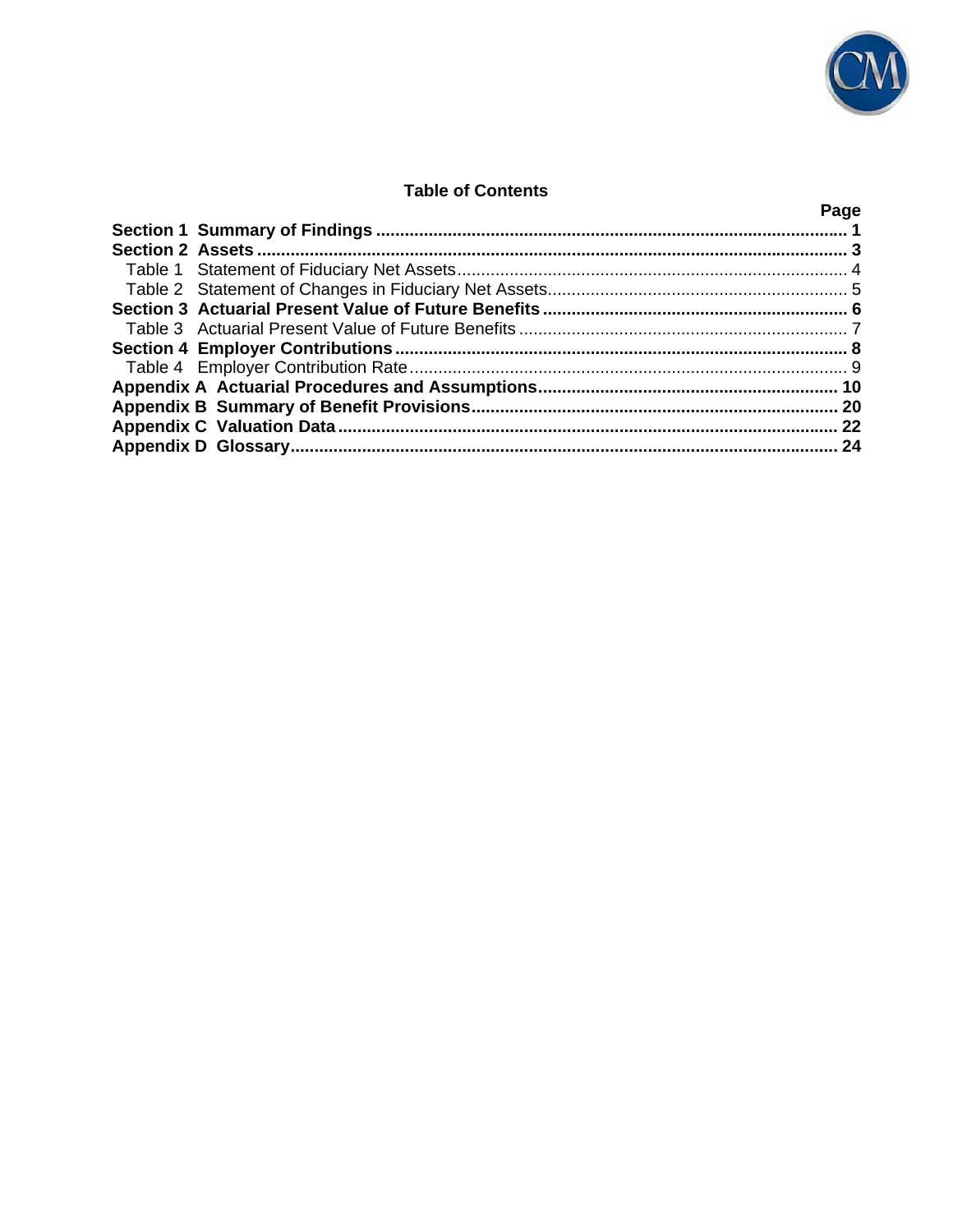

# **Summary of Findings**

For convenience of reference, the principal results of the valuation and a comparison with the prior valuation results are summarized below:

| <b>VALUATION DATE</b>                                                           |    | <b>July 1, 2010</b> |  | <b>July 1, 2006</b> |
|---------------------------------------------------------------------------------|----|---------------------|--|---------------------|
| Active members                                                                  |    |                     |  |                     |
| Number                                                                          |    | 481                 |  | 633                 |
| Annual compensation                                                             | \$ | 34,649,007 \$       |  | 40,400,000          |
| Retired members and beneficiaries                                               |    |                     |  |                     |
| Number                                                                          |    | 1,575               |  | 1,442               |
| Annual allowances                                                               | \$ | 38,366,803 \$       |  | 30,817,000          |
| <b>Inactive Members</b>                                                         |    |                     |  |                     |
| <b>Vested Terminated Members</b>                                                |    | 85                  |  | 130                 |
| Non-Vested Terminated Members                                                   |    | 148                 |  | 280                 |
| Assets                                                                          |    |                     |  |                     |
| Market value                                                                    | \$ | 204,749,165         |  | \$282,400,000       |
| Unfunded accrued liability                                                      |    | 287,331,642         |  | 144,676,877         |
| <b>CONTRIBUTION NECESSARY TO AMORTIZE UNFUNDED LIABILITY</b>                    |    |                     |  |                     |
| <b>ORP Supplement Contribution Rate*</b>                                        |    | 8.54%               |  | 4.72%               |
| Amortization Period (Years)                                                     |    | 23                  |  | 27                  |
| the contract of the contract of the contract of the contract of the contract of |    |                     |  |                     |

supplemental contributions. The 8.54% contribution rate w ould increase to 10.51% if GABA benefits for MUS members w ere financed by the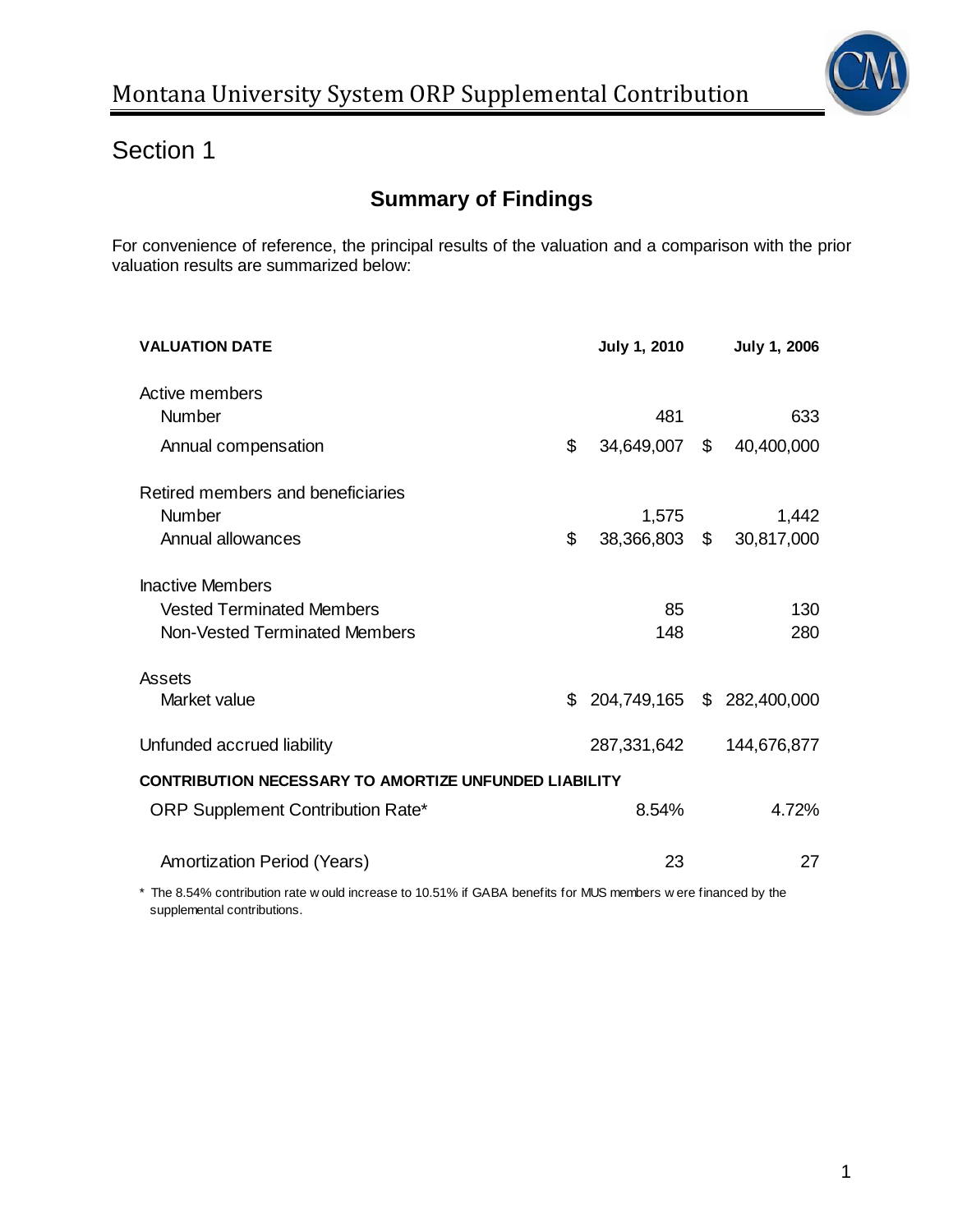

# **Summary**

Per Section 19-20-621 of MCA,

"Montana university optional retirement program supplemental contributions.

- (1) Each employer within the university system with employees participating in the Optional Retirement Program under Title 19, chapter 21, shall contribute to the teachers' retirement system supplemental employer contributions sufficient to amortize, by July 1, 2033, the past service liability of the teachers' retirement system for the university system members.
- (2) The optional retirement program supplemental employer contribution as a percentage of the total compensation of all employees participating in the program is
	- a. 4.04% beginning July 1, 2001, through June 30, 2007; and
	- b. 4.72% beginning July 1, 2007.
	- c. The board shall periodically review the supplemental employer rate and recommend adjustments to the legislature as needed to maintain the amortization of the university system's past service liability by July 1, 2033"

This legislation was the result of the creation of the ORP for employees of the MUS, which was established January 1, 1988. Subsequent to the establishment of the ORP, MUS employees could elect to join ORP or TRS. To prevent and adverse impact on TRS, a supplemental contribution of earned compensation of MUS employees who participated in ORP was contributed to TRS. Legislation in 1993 removed the MUS election and required all new MUS employees hired after July 1, 1993 to join ORP.

As of July 1, 2010, the unfunded prior service liability of the MUS members is \$287,331,642. Per Section 19-20-621 of MCA, this amount must be amortized by July 1, 2033. The percent of ORP payroll necessary to amortize this liability within the prescribe time frame is 8.54%. This represents an increase from the current contribution rate of 4.72%.

The dramatic increase from 4.72% to 8.54% is largely due to asset performance.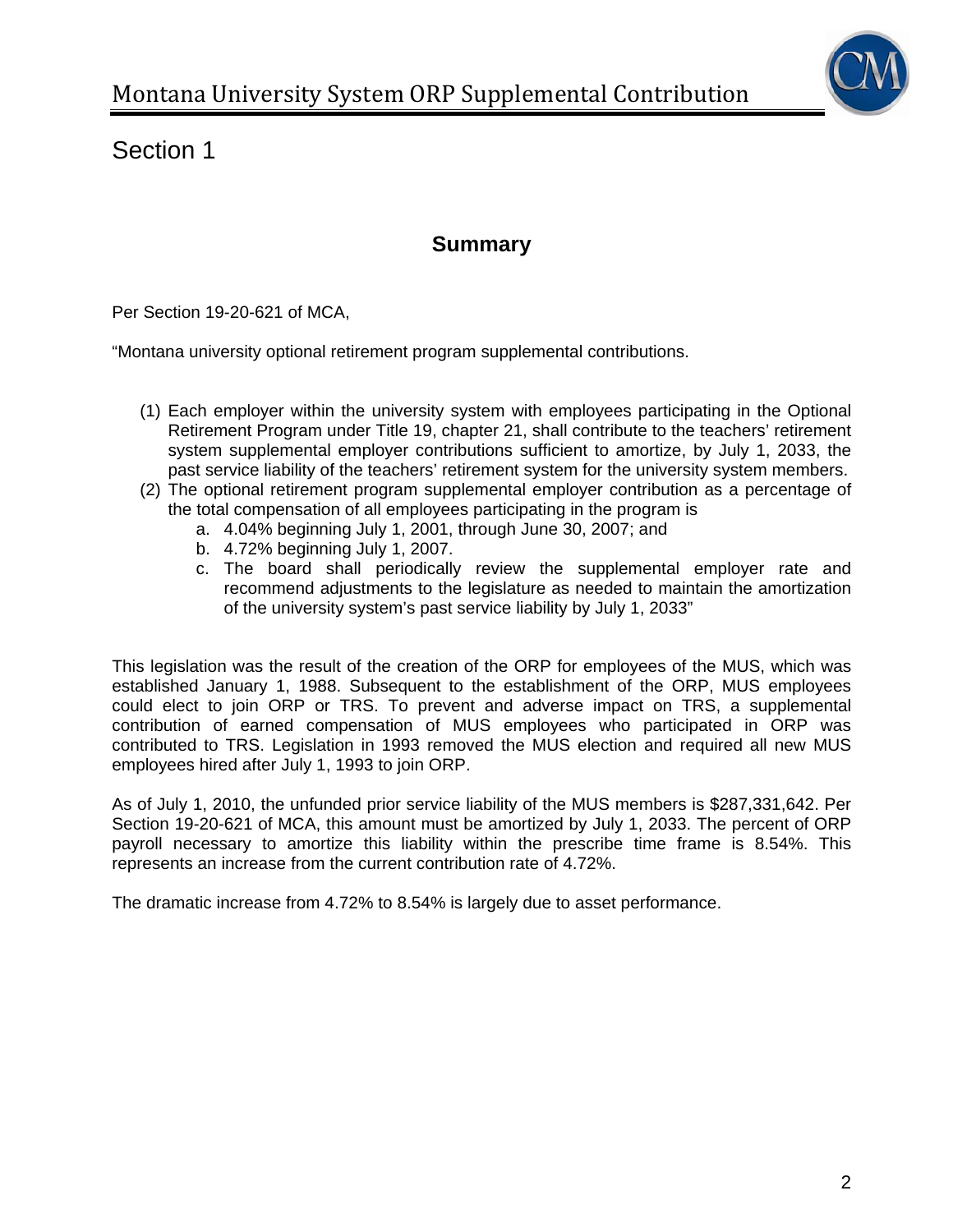

# **Assets**

In many respects, an actuarial valuation can be regarded as an inventory process. The inventory is taken as of the actuarial valuation date, which for this valuation is July 1, 2010. On that date, the assets available for the payment of benefits are appraised. These assets are compared with the actuarial accrued liabilities. The actuarial process thus leads to a method of determining what contributions by members and their employers are needed to strike a balance.

The asset valuation method being used is market value.

Table 1 lists the assets held and their market value. Table 2 summarizes the activity during the year.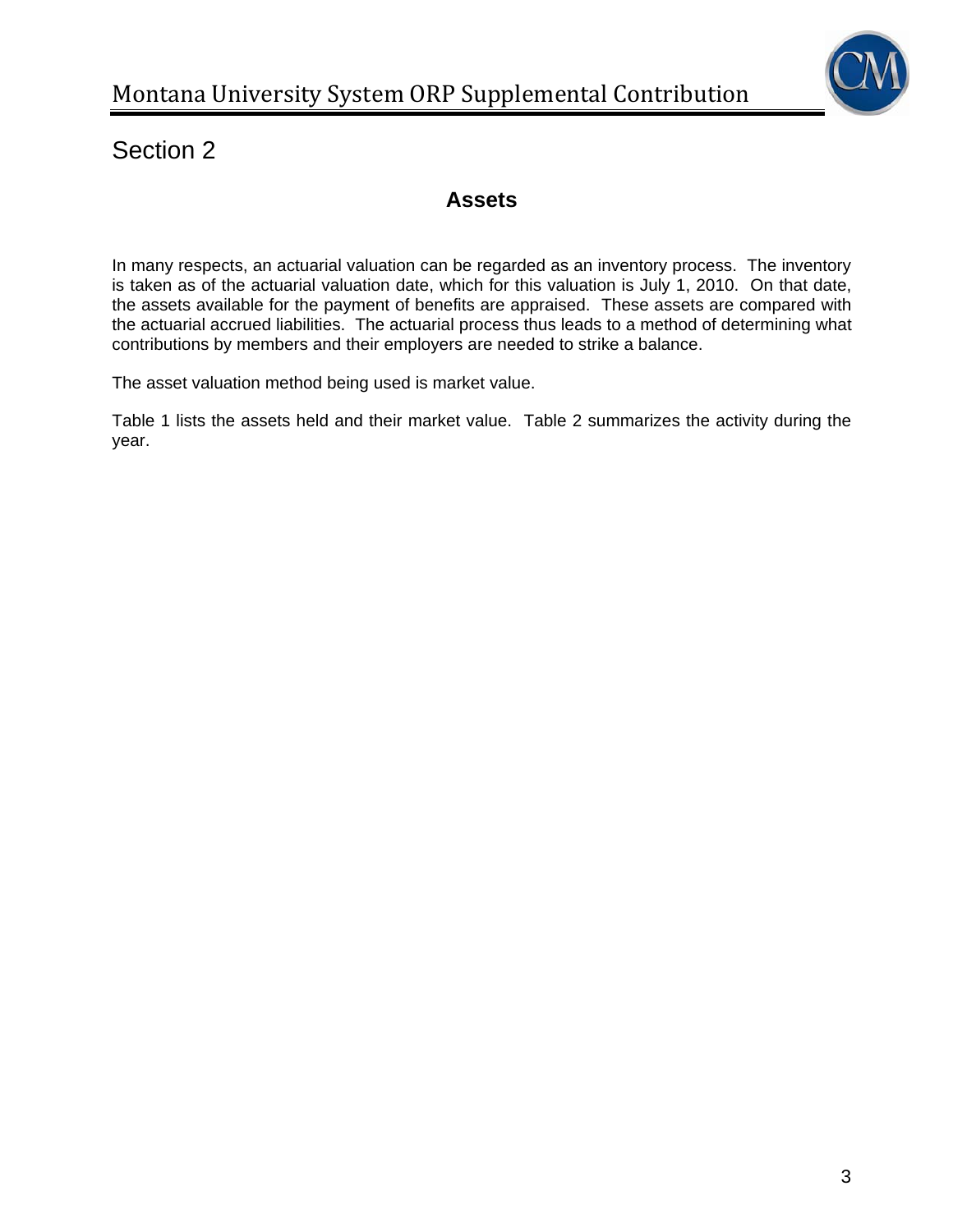

**Table 1** 

| <b>Statement of Fiduciary Net Assets</b> |  |  |
|------------------------------------------|--|--|
|------------------------------------------|--|--|

|                                        | 2010                |
|----------------------------------------|---------------------|
| <b>ASSETS</b>                          |                     |
| Cash/Cash Equivalents-Short Term       |                     |
| <b>Investment Pool</b>                 | \$<br>3,800,858     |
| Receivables:                           |                     |
| <b>Accounts Receivable</b>             | 1,617,223           |
| Interest Receivable                    | 333,797             |
| <b>Total Receivables</b>               | \$<br>5,751,878     |
| Investments, at fair value:            |                     |
| Mortgages                              | \$<br>1,327,013     |
| <b>Investment Pools</b>                | 196,993,121         |
| Other Investments                      | 680,705             |
| Securities Lending Collateral          | 13, 162, 308        |
| <b>Total Investments</b>               | \$<br>212, 163, 147 |
| Assets Used in Plan Operations:        |                     |
| Land and Buildings                     | \$<br>15,740        |
| Less: Accumulated Depreciation         | (12, 224)           |
| Equipment                              | 11,587              |
| Less: Accumulated Depreciation         | (4,016)             |
| Prepaid Expense                        | 599                 |
| Intangible Assets, net of amortization | 8,638               |
| <b>Total Other Assets</b>              | \$<br>20,324        |
| <b>TOTAL ASSETS</b>                    | \$<br>217,935,349   |
| <b>LIABILITIES</b>                     |                     |
| Accounts Payable                       | \$<br>9,040         |
| Securities Lending Liability           | 13, 162, 307        |
| <b>Compensated Absences</b>            | 14,837              |
| <b>OPEB Implicit Rate Subsidy</b>      | 11,705              |
| <b>TOTAL LIABILITIES</b>               | \$<br>13, 186, 184  |
| <b>NET ASSETS HELD IN TRUST</b>        |                     |
| <b>FOR PENSION BENEFITS</b>            | \$<br>204,749,165   |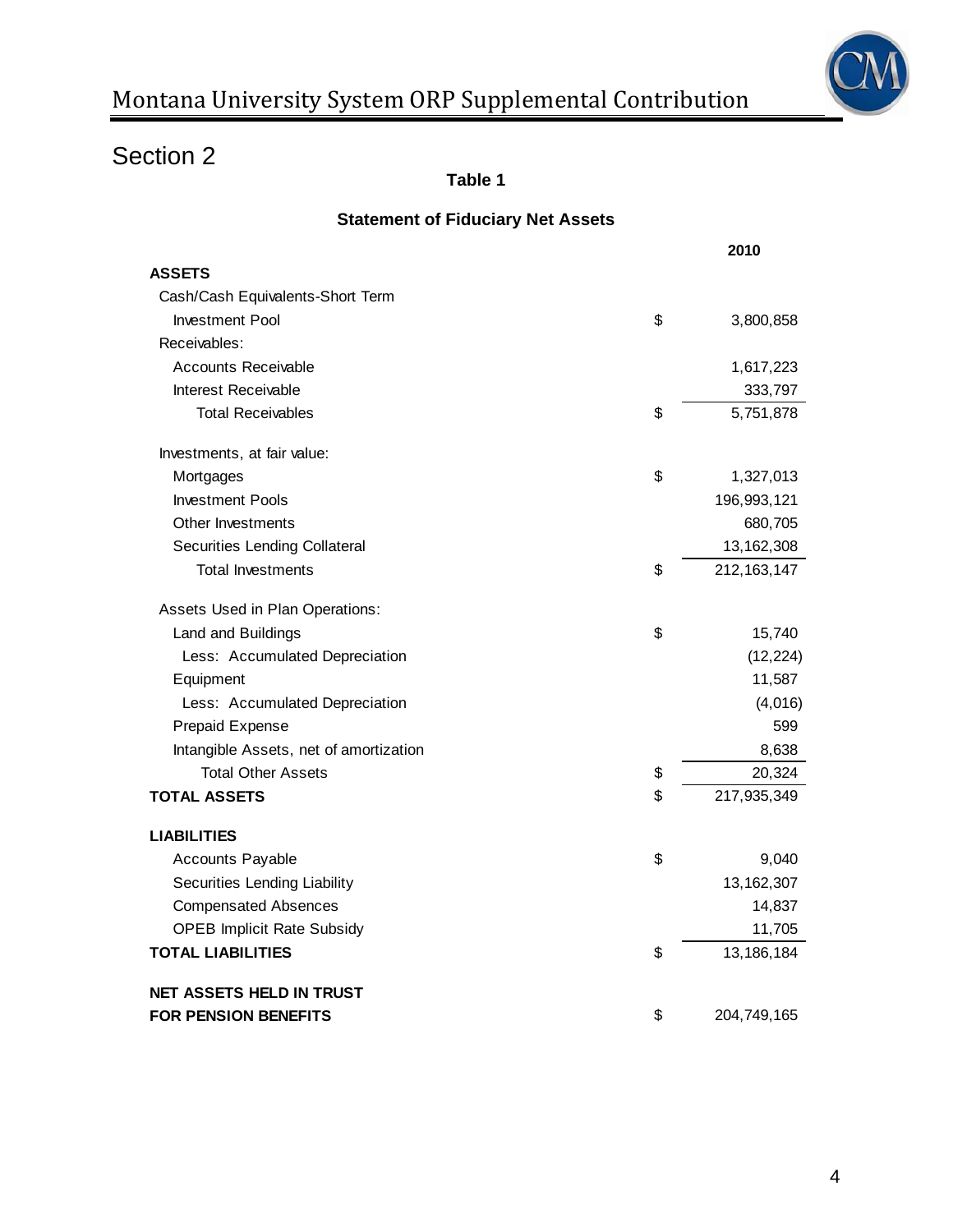

**Table 2** 

| <b>Statement of Changes in Fiduciary Net Assets</b> |                    |
|-----------------------------------------------------|--------------------|
|                                                     | 2010               |
| <b>ADDITIONS</b>                                    |                    |
| Contributions:                                      |                    |
| Employer                                            | \$<br>12,769,654   |
| Plan Member                                         | 3,334,001          |
| Other                                               | 0                  |
| <b>Total Contributions</b>                          | \$<br>16,103,655   |
| Misc Income                                         | \$<br>5,596        |
| Investment Income:                                  |                    |
| Net Appreciation/(Depreciation)                     |                    |
| in Fair Value of Investments                        | \$<br>17, 115, 423 |
| <b>Investment Earnings</b>                          | 9,428,156          |
| Security Lending Income                             | 107,549            |
| Investment Income/(Loss)                            | \$<br>26,651,128   |
| Less: Investment Expense                            | (1,316,957)        |
| Less: Security Lending Expense                      | (30, 022)          |
| Net Investment Income/(Loss)                        | \$<br>25,304,149   |
| <b>Total Additions</b>                              | \$<br>41,413,401   |
| <b>DEDUCTIONS</b>                                   |                    |
| <b>Benefit Payments</b>                             | \$<br>33,752,156   |
| Withdrawals                                         | 102,932            |
| <b>Administrative Expense</b>                       | 163,441            |
| <b>OPEB Expenses</b>                                | 4,047              |
| <b>Total Deductions</b>                             | \$<br>34,022,576   |
| <b>NET INCREASE (DECREASE)</b>                      |                    |
| IN PLAN NET ASSETS                                  | \$<br>7,390,824    |
| <b>NET ASSETS HELD IN TRUST</b>                     |                    |
| <b>FOR PENSION BENEFITS</b>                         |                    |
| <b>BEGINNING OF YEAR</b>                            | 197,456,698        |
| <b>Prior Period Adjustment</b>                      | (98, 357)          |
| <b>END OF YEAR</b>                                  | \$<br>204,749,165  |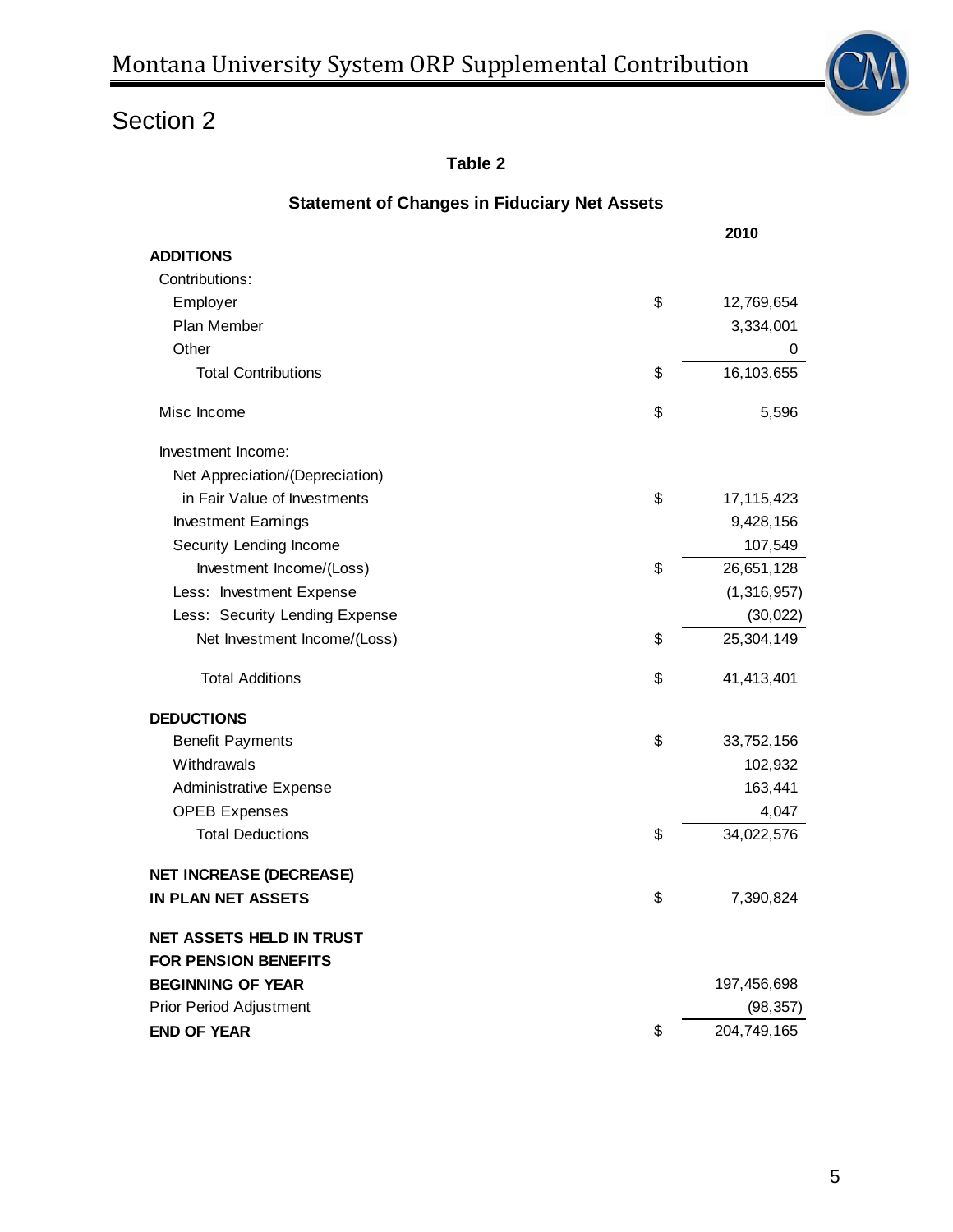

# **Actuarial Present Value of Future Benefits**

In the previous section, an actuarial valuation was related to an inventory process, and an analysis was given of the inventory of assets of the System as of the valuation date. In this section, the discussion will focus on the commitments of the System, which will be referred to as its actuarial liabilities.

Table 3 contains an analysis of the actuarial present value of all future benefits for contributing members, for former contributing members, and for beneficiaries. The analysis is given by type of benefit.

The actuarial liabilities summarized in Table 3 include the actuarial present value of all future benefits expected to be paid with respect to each member covered as of the valuation date. For an active member, this value includes a measure of both benefits already earned and future benefits to be earned. Thus, for all members, active and retired, the value extends over benefits earnable and payable for the rest of their lives and, if an optional benefit is chosen, for the lives of their surviving beneficiaries.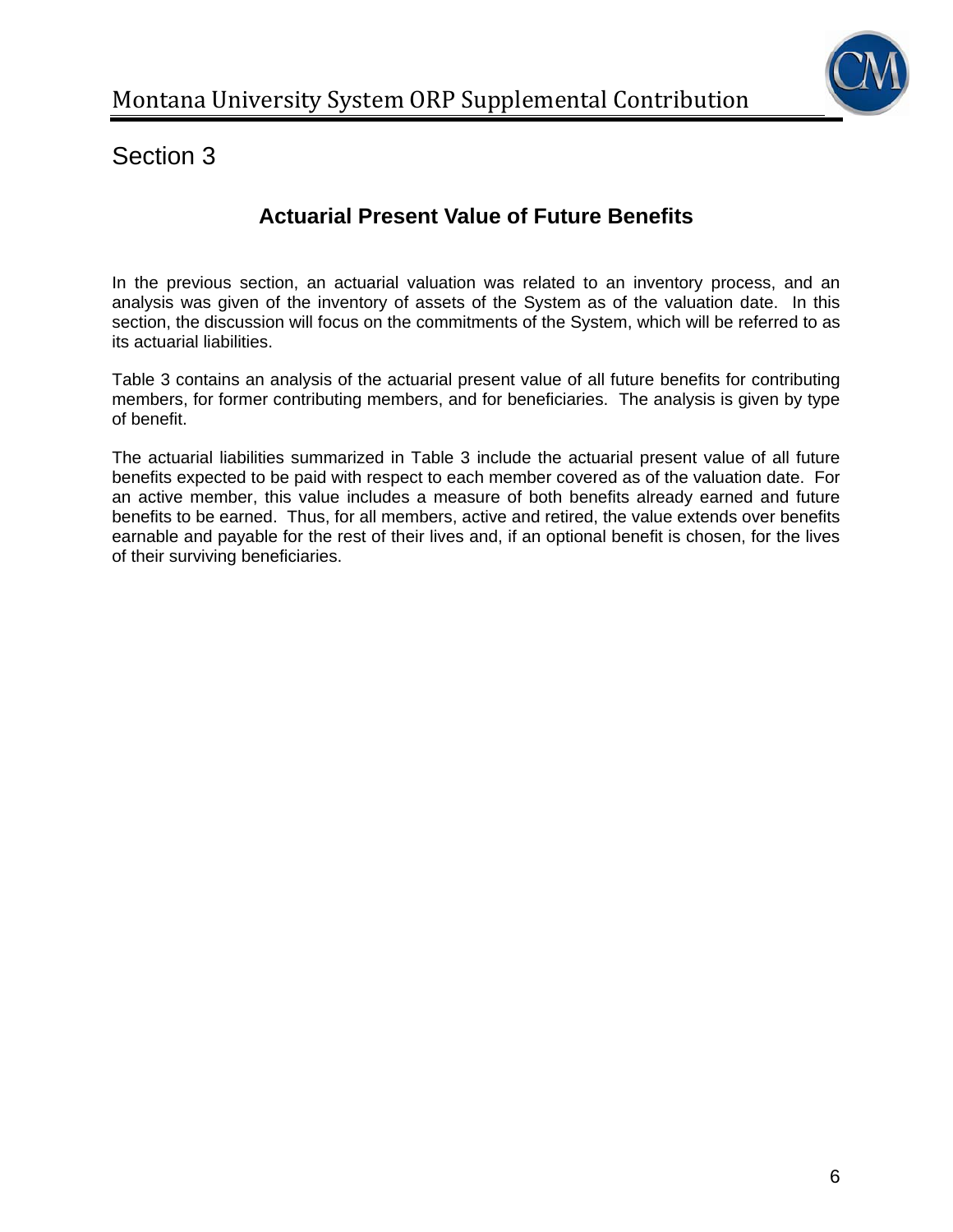

## **Table 3**

## **Actuarial Present Value of Future Benefits**

|                                           | <b>July 1, 2010</b>   |    | July 1, 2006  |
|-------------------------------------------|-----------------------|----|---------------|
| A. Active Members                         |                       |    |               |
| Service Retirement                        | \$<br>146,058,040     | \$ | 169,727,280   |
| <b>Disability Retirement</b>              | 575,180               |    | 848,878       |
| Survivors' Benefits                       | 3,489,949             |    | 4,239,124     |
| <b>Vested Retirement</b>                  | 335,121               |    | 382,053       |
| <b>Refund of Member Contributions</b>     | <b>Included Above</b> |    | 288,912       |
| Total                                     | \$<br>150,458,290     | \$ | 175,486,248   |
| <b>B. Inactive Members and Annuitants</b> |                       |    |               |
| Service Retirement                        | \$<br>321, 178, 284   | \$ | 254, 263, 454 |
| <b>Disability Retirement</b>              | 1,128,846             |    | 1,302,872     |
| <b>Beneficiaries</b>                      | 30,926,567            |    | 20,827,660    |
| <b>Vested Terminated Members</b>          | 4, 139, 322           |    | 7,872,562     |
| <b>Refund of Member Contributions</b>     | 286,479               |    | 524,080       |
| Total                                     | \$<br>357,659,498     | \$ | 284,790,628   |
| <b>C. Grand Total</b>                     | \$<br>508,117,788     | \$ | 460,276,876   |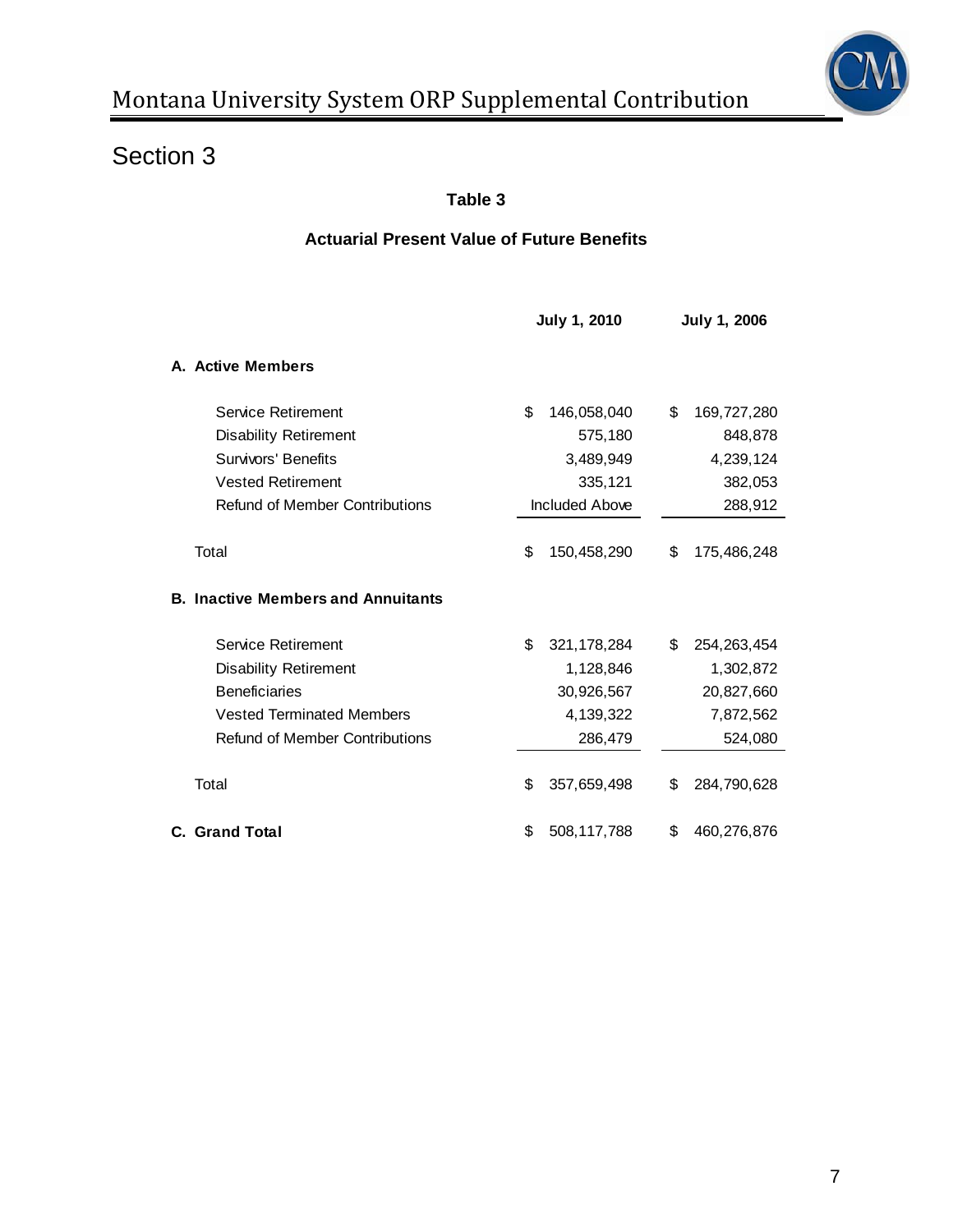

# **Employer Contributions**

Table 4 shows how the ORP Employer Contribution Rate was derived for the System. Lines A and B show, respectively, the total present value of future benefits and the portion of the future liability that is expected to be paid from future normal cost contributions, both employer and employee. Line C shows the actuarial accrued liability. Line D shows the amount of assets available for benefits. Line E shows the past service liability(UAAL). Line F shows the present value of future ORP salaries for which the Past Service Liability will be amortized. Line G shows the derived contribution rate that ORP employers must contribute to TRS to amortize the unfunded liability of the MUS by June 30, 2033.

Under Section 19-20-621, periodic separate valuations are to be performed to measure the liabilities of benefits to be paid under TRS for MUS members. The MUS valuations calculate contribution rates that finance the university member benefits with university contributions and reflect actual experience including investment returns. Therefore the university supplemental contribution rate has varied from time to time. Recently it has varied as follows:

| <b>Supplemental University</b><br><b>Contribution Rate</b> | <b>Fiscal Years Ending</b>     |
|------------------------------------------------------------|--------------------------------|
| 2.81%                                                      | June 30, 1998                  |
| 3.12%                                                      | June 30, 1999                  |
| 3.42%                                                      | June 30, 2000                  |
| 3.73%                                                      | June 30, 2001                  |
| 4.04%                                                      | June 30, 2002 to June 30, 2007 |
| 4.72%                                                      | June 30, 2008 to June 30, 2033 |

The UAAL at any date after establishment of a system is affected by any actuarial gains or losses arising when the actual experience of the system varies from the experience anticipated by the actuarial assumptions used in the valuations. To the extent actual experience as it develops differs from the assumptions used, so also will the actual emerging costs differ from the estimated costs.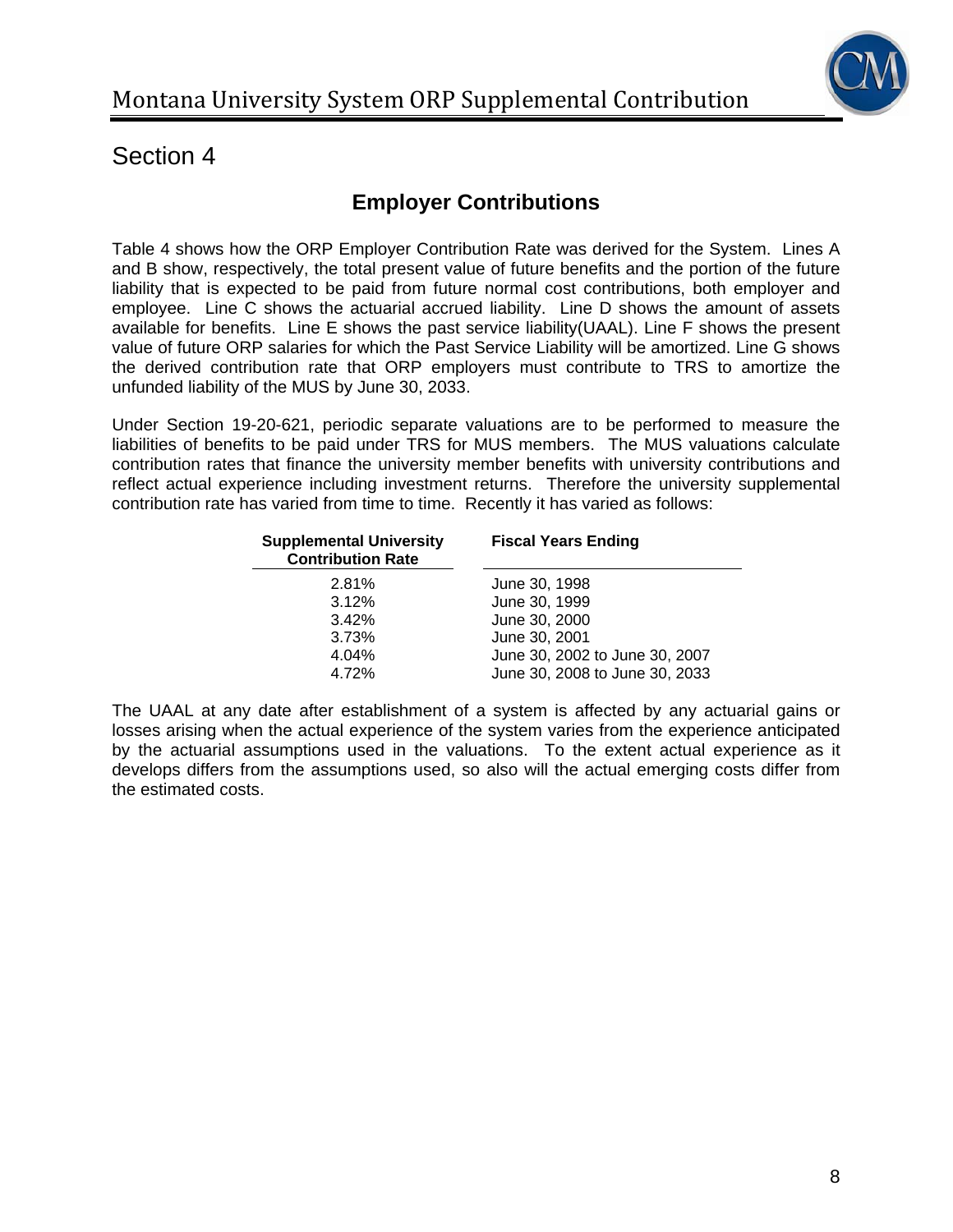

# **Table 4**

## **Employer Contribution Rate**

|                                                                                                         | <b>July 1, 2010</b> |     | <b>July 1, 2006</b> |
|---------------------------------------------------------------------------------------------------------|---------------------|-----|---------------------|
| A. Actuarial present value of all future benefits for<br>present and former members and their survivors | \$<br>508,117,788   | \$  | 460,276,877         |
| B. Less actuarial present value of total future normal<br>costs for present members                     | 16,036,981          |     | 33,200,000          |
| C. Actuarial accrued liability                                                                          | \$<br>492,080,807   | \$  | 427,076,877         |
| D. Less assets available for benefits                                                                   | 204,749,165         |     | 282,400,000         |
| E. Remaining Past Service Liability to be paid for by<br>a percentage of ORP Salaries (UAAL)            | \$<br>287,331,642   | \$  | 144,676,877         |
| F. Present Value of of future ORP salaries through<br>June 30, 2033                                     | \$<br>3,363,100,937 | \$. | 3,174,600,000       |
| G. Supplemental Contribution Rate                                                                       | 8.54%               |     | 4.72%               |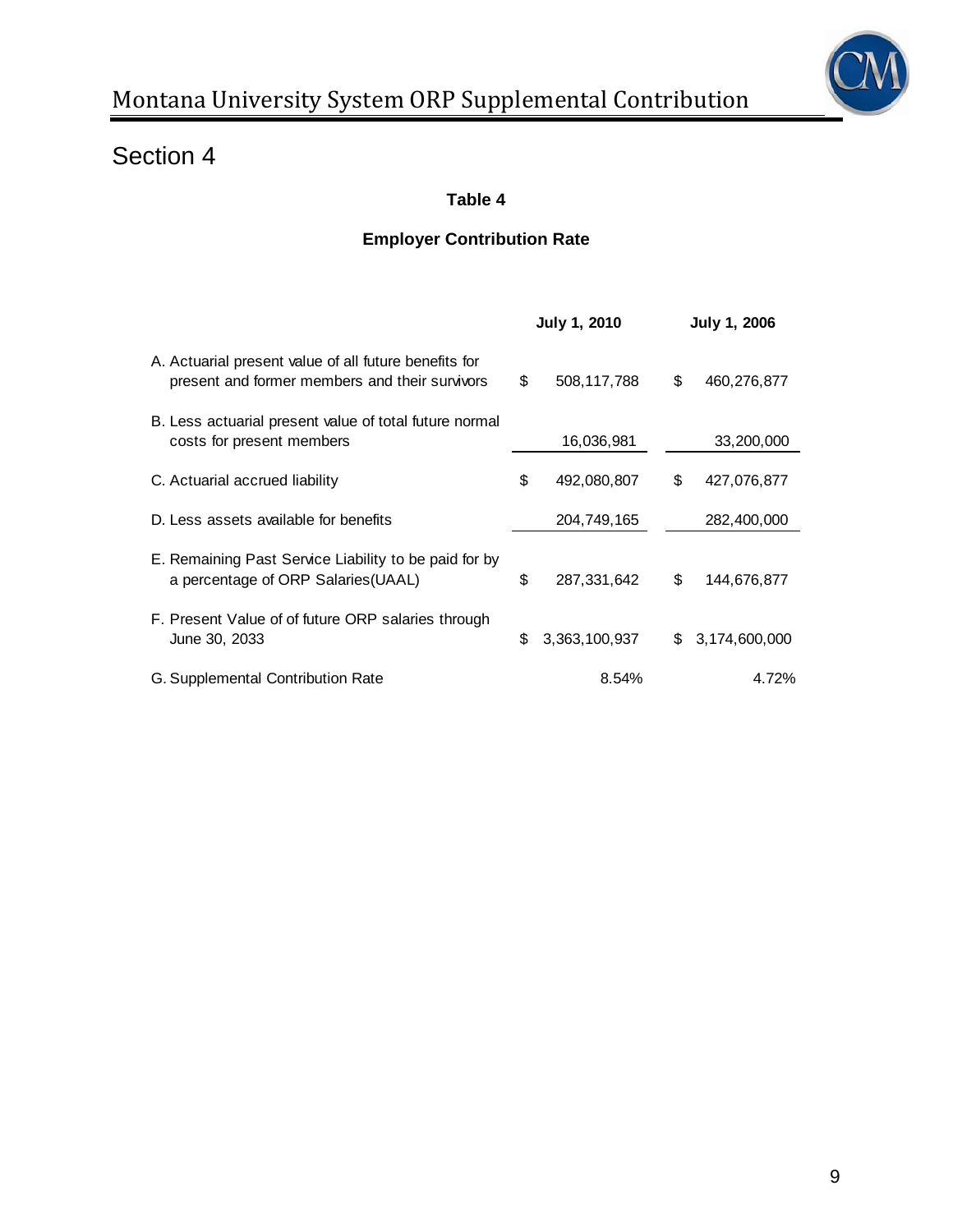

# **Actuarial Procedures and Assumptions**

Retirement, disablement and termination of employment assumptions have been revised to reflect the five-year experience study for the period ending July 1, 2009 adopted by the Board on May 13, 2010. These actions reflect the recommended changes in the Experience Study.

The current mortality assumptions were adopted for the July 1, 2006 valuation.

Economic assumptions were reviewed in the 2009 Investigation of Experience Study.

Tables A-3 through A-6 give rates of decrement for service retirement, disablement, mortality, and other terminations of employment.

#### **Actuarial Cost Method**

The actuarial valuation was prepared using the entry age actuarial cost method. Under this method, the actuarial present value of the projected benefits of each individual included in the valuation is allocated as a level percentage of the individual's projected compensation between entry age and assumed exit. The portion of this actuarial present value allocated to a valuation year is called the normal cost. The normal cost was first calculated for each individual member. The normal cost rate is defined to equal the total of the individual normal costs, divided by the total pay rate.

The portion of this actuarial present value not provided for at a valuation date by the sum of (a) the actuarial value of the assets and (b) the actuarial present value of future normal costs is called the UAAL. The UAAL is amortized as a level percentage of the projected salaries of present members of the System thru July 1, 2033.

#### **Records and Data**

The data used in the valuation consist of financial information; records of age, sex, service, salary, contribution rates, and account balances of contributing members; and records of age, sex, and amount of benefit for retired members and beneficiaries. All of the data were supplied by the System and are accepted for valuation purposes without audit.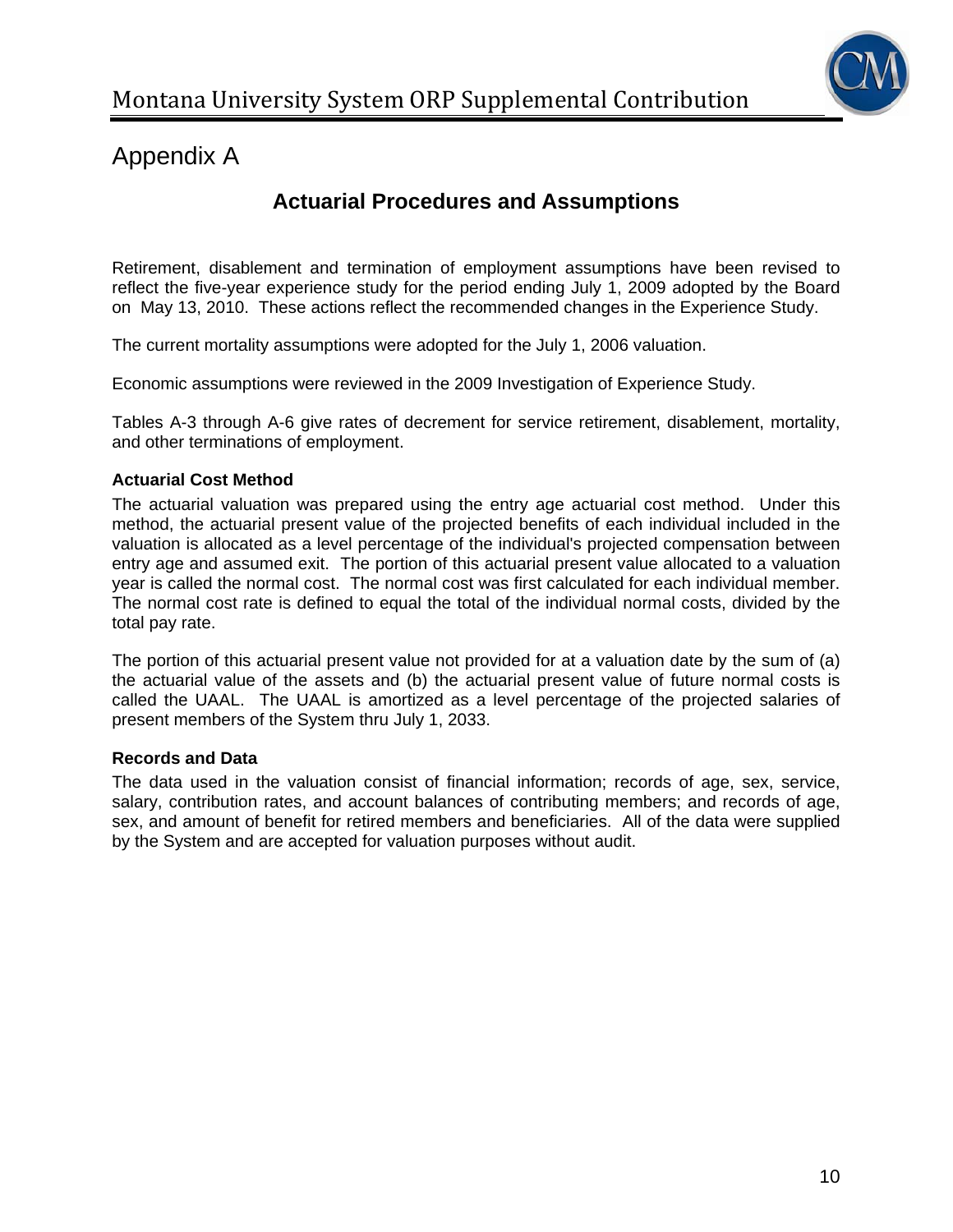

### **Administrative and Investment Expenses**

The administrative and investment expenses of the System are assumed to be funded by investment earnings in excess of 7.75% per year.

#### **Valuation of Assets**

Market Value

#### **Investment Earnings**

The annual rate of investment earnings of the assets of the System is assumed to be 7.75% per year, compounded annually. (Adopted effective July 1, 2004)

#### **Interest on Member Contributions**

Interest on member contributions is assumed to accrue at a rate of 5% per annum, compounded annually. This assumption was set as of July 1, 2004.

#### **Future Salaries**

The rates of annual salary increase assumed for the purpose of the valuation are illustrated in Table A-2. In addition to increases in salary due to merit and longevity, this scale includes an assumed 4.5% annual rate of increase in the general wage level of the membership. The merit and longevity increases for the MUS members did not show a pattern of increasing or decreasing with service at the time of our most recent study. Therefore, the MUS members have a flat 1% merit and longevity assumption. The general wage increase assumption was adopted July 1, 2004 and the merit and longevity scales were adopted July 1, 2002.

Montana University System (MUS) members are assumed to have a 0.63% higher average final compensation to account for the larger than average annual compensation increases observed in the years immediately preceding retirement.

#### **Service Retirement**

Table A-3 shows the annual assumed rates of retirement among members eligible for service retirement. Separate rates are used when a member is eligible for reduced benefits, for the first year a member is eligible for full benefits, and for the years following the first year a member is eligible for full benefits. The rates for University Members were adopted May 13, 2010.

#### **Disablement**

The rates of disablement used in this valuation are illustrated in Table A-4. These rates were adopted May 13, 2010.

## **Mortality**

The mortality rates used in this valuation are illustrated in Table A-5. A written description of each table used is included in Table A-1. These rates were adopted July 1, 2006.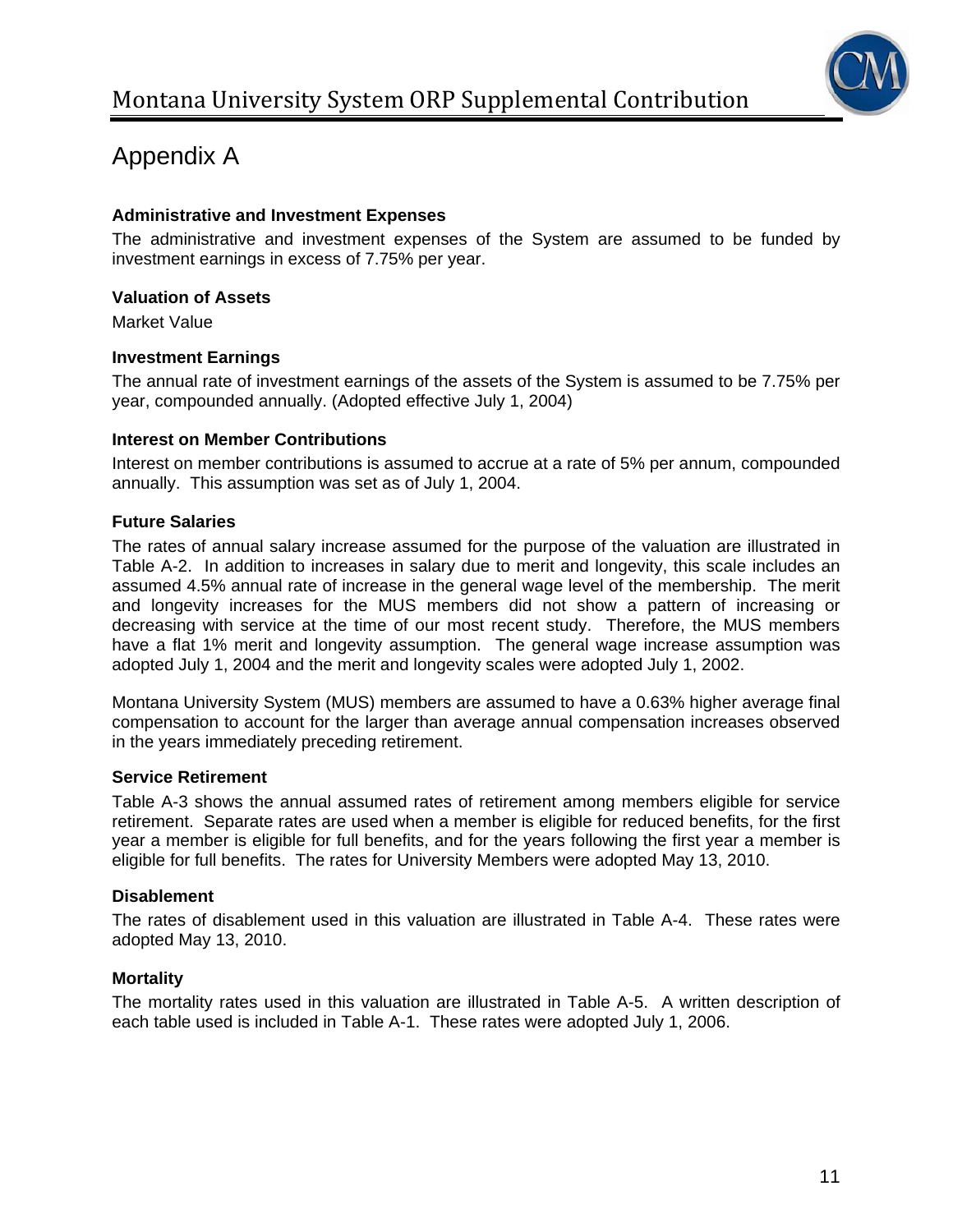

## **Other Terminations of Employment**

The rates of assumed future withdrawal from active service for reasons other than death, disability or retirement are shown for representative ages in Table A-6. These rates were adopted May 13, 2010.

## **Benefits for Terminating Members**

Members terminating with less than five years of service are assumed to request an immediate withdrawal of their contributions with interest. Table A-7 shows the assumed probability of retaining membership in the System among members terminating with five or more years of service. These rates were adopted July 1, 2002.

We estimated the present value of future benefits for terminated vested members based on the greater of the present value of their deferred benefit at age 60 or their available contribution account.

## **Part-Time Employees**

The valuation data for active members identify part-time members, but give no indication as to the number of hours worked. As done in the past, we imputed a "part-time percentage" by comparing the pay received with their annual equivalent full-time salary. Their accumulated service was divided by this percentage to reflect their full benefit. Part-time members earning less than \$1,000 during the last year were valued at their current member contribution balance.

## **Buybacks, Purchase of Service, and Military Service**

The active liabilities and normal cost (excluding liabilities and normal cost in respect of Return of Employee Contributions) were increased to 100.5% of their original value to fund this additional service based on a study of the System's experience for the five calendar years 1995 through 1999. Effective July 1, 2008.

## **Probability of Marriage**

If death occurs in active status, all members are assumed to have an eligible surviving spouse and two children. The spouse is assumed to be the same age as the member.

## **Records with no Birth Date**

New records with no birth date are assumed to be 25 years old. Records that are not new and have no birth date used the same birth date as the prior year's valuation.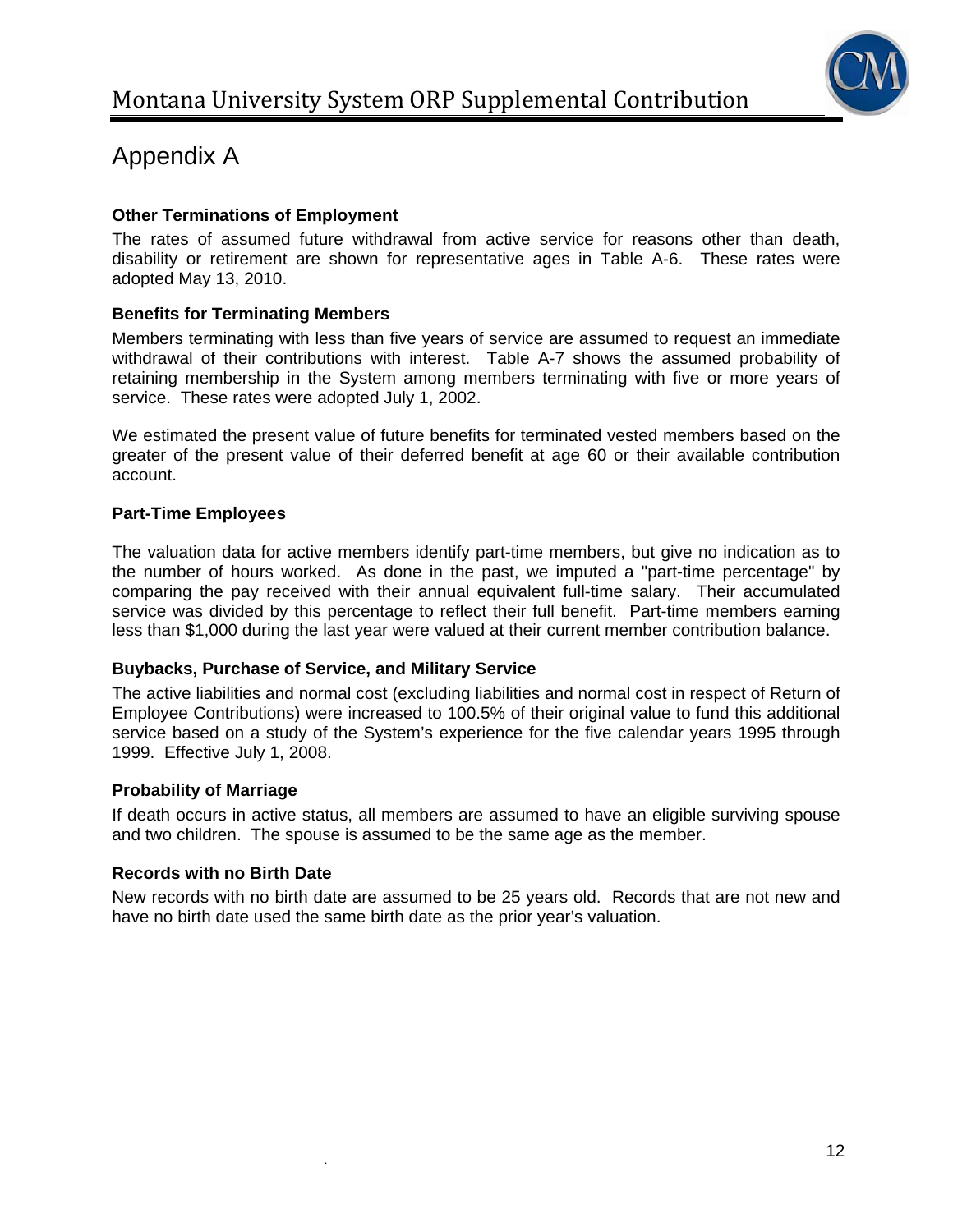

## **Table A-1**

#### **Summary of Valuation Assumptions (July 1, 2010)**

| I.  |    | Economic assumptions                                                                                                                                                        |           |
|-----|----|-----------------------------------------------------------------------------------------------------------------------------------------------------------------------------|-----------|
|     | А. | General wage increases* (Adopted July 1, 2004)                                                                                                                              | 4.50%     |
|     | Β. | Investment return (Adopted July 1, 2004)                                                                                                                                    | 7.75%     |
|     | C. | Price Inflation Assumption (Adopted July 1, 2004)                                                                                                                           | 3.50%     |
|     | D. | Growth in membership                                                                                                                                                        | 0.00%     |
|     | Ε. | Postretirement benefit increases<br>(Starting three years after retirement)                                                                                                 | 1.50%     |
|     | F. | Interest on member accounts (Adopted July 1, 2004)                                                                                                                          | 5.00%     |
| ΙΙ. |    | Demographic assumptions                                                                                                                                                     |           |
|     | А. | Individual salary increase due to promotion and longevity<br>(University Member assumptions adopted July 1, 2000)                                                           | Table A-2 |
|     | В. | Retirement (adopted May 13, 2010)                                                                                                                                           | Table A-3 |
|     | C. | Disablement (adopted May 13, 2010)                                                                                                                                          | Table A-4 |
|     | D. | Mortality among contributing members, service retired members,<br>and beneficiaries                                                                                         | Table A-5 |
|     |    | For Males: RP 2000 Combined Mortality Table for Males, set<br>back three years, with mortality improvements projected by<br>Scale AA to 2008 (adopted July 1, 2006).        |           |
|     |    | For Females: RP 2000 Combined Mortality Table for Females,<br>set back two years, with mortality improvements projected by<br>Scale AA to 2008 (adopted July 1, 2006).      |           |
|     | Е. | Mortality among disabled members                                                                                                                                            | Table A-5 |
|     |    | For Males: RP 2000 Disabled Mortality Table for Males, set<br>back three years, with mortality improvements projected by<br>Scale AA to 2008 (adopted July 1, 2006).        |           |
|     |    | For Females: RP 2000 Disabled Mortality Table for Females,<br>set forward three years, with mortality improvements projected<br>by Scale AA to 2008 (adopted July 1, 2006). |           |
|     | F. | Other terminations of employment (adopted May 13, 2010)                                                                                                                     | Table A-6 |
|     | G. | Probability of retaining membership in the System upon vested<br>termination (adopted July 1, 2002)                                                                         | Table A-7 |

*\* Montana University System (MUS) members are assumed to have a 0.63% higher average final compensation to account for the larger than average annual compensation increases observed in the years immediately preceding retirement.*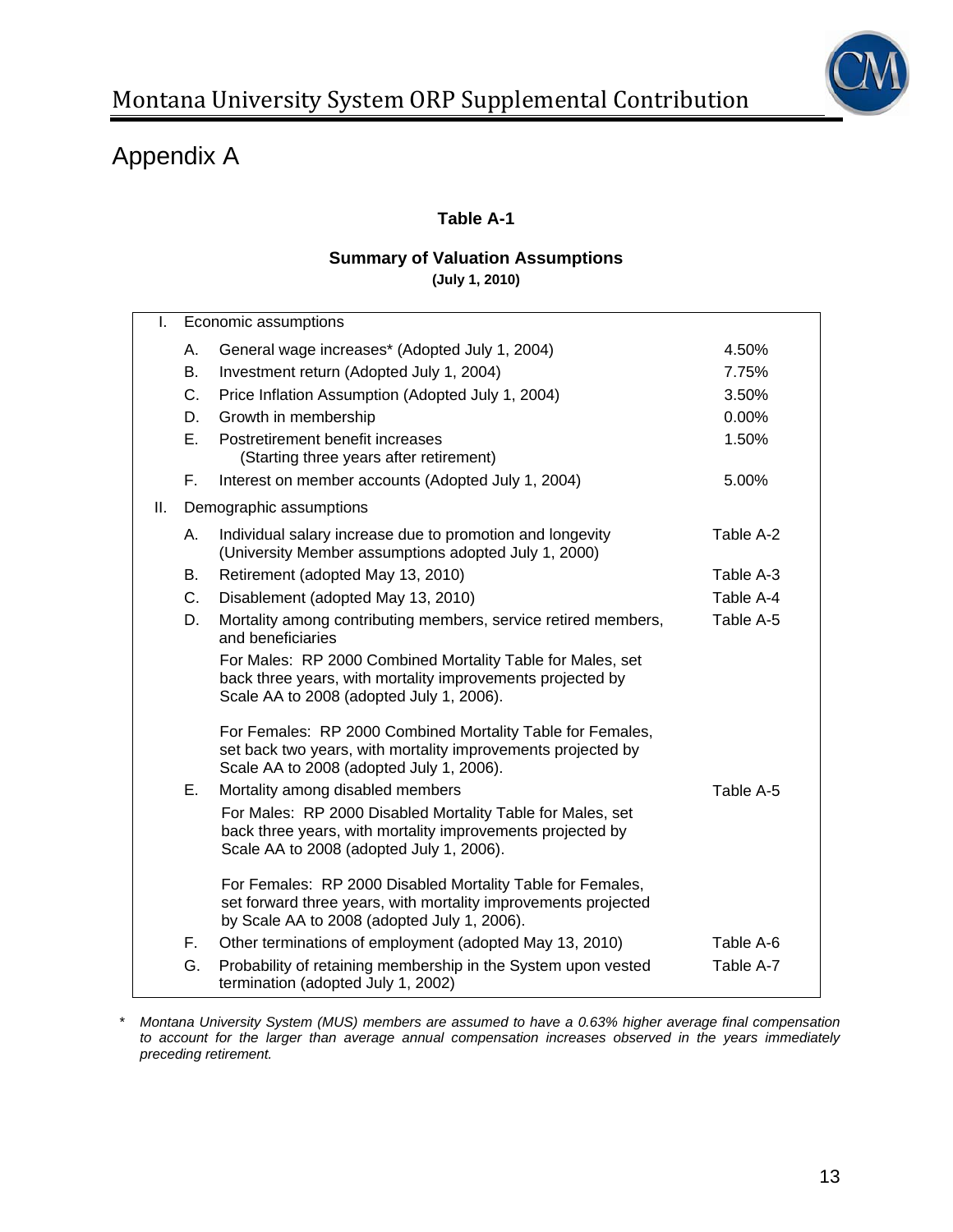

# **Table A-2**

## **Future Salaries**

|                         |                                    | University<br>Members       |                                 |
|-------------------------|------------------------------------|-----------------------------|---------------------------------|
| Years of<br>Service     | Individual<br>Merit &<br>Longevity | General<br>Wage<br>Increase | <b>Total Salary</b><br>Increase |
| 1                       | 1.00%                              | 4.50%                       | 5.50%                           |
| $\overline{\mathbf{c}}$ | 1.00                               | 4.50                        | 5.50                            |
| 3                       | 1.00                               | 4.50                        | 5.50                            |
| 4                       | 1.00                               | 4.50                        | 5.50                            |
| 5                       | 1.00                               | 4.50                        | 5.50                            |
| 6                       | 1.00                               | 4.50                        | 5.50                            |
| $\overline{7}$          | 1.00                               | 4.50                        | 5.50                            |
| 8                       | 1.00                               | 4.50                        | 5.50                            |
| 9                       | 1.00                               | 4.50                        | 5.50                            |
| 10                      | 1.00                               | 4.50                        | 5.50                            |
| 11                      | 1.00                               | 4.50                        | 5.50                            |
| 12                      | 1.00                               | 4.50                        | 5.50                            |
| 13                      | 1.00                               | 4.50                        | 5.50                            |
| 14                      | 1.00                               | 4.50                        | 5.50                            |
| 15                      | 1.00                               | 4.50                        | 5.50                            |
| 16                      | 1.00                               | 4.50                        | 5.50                            |
| 17                      | 1.00                               | 4.50                        | 5.50                            |
| 18                      | 1.00                               | 4.50                        | 5.50                            |
| 19                      | 1.00                               | 4.50                        | 5.50                            |
| 20                      | 1.00                               | 4.50                        | 5.50                            |
| 21                      | 1.00                               | 4.50                        | 5.50                            |
| 22 & Up                 | 1.00                               | 4.50                        | 5.50                            |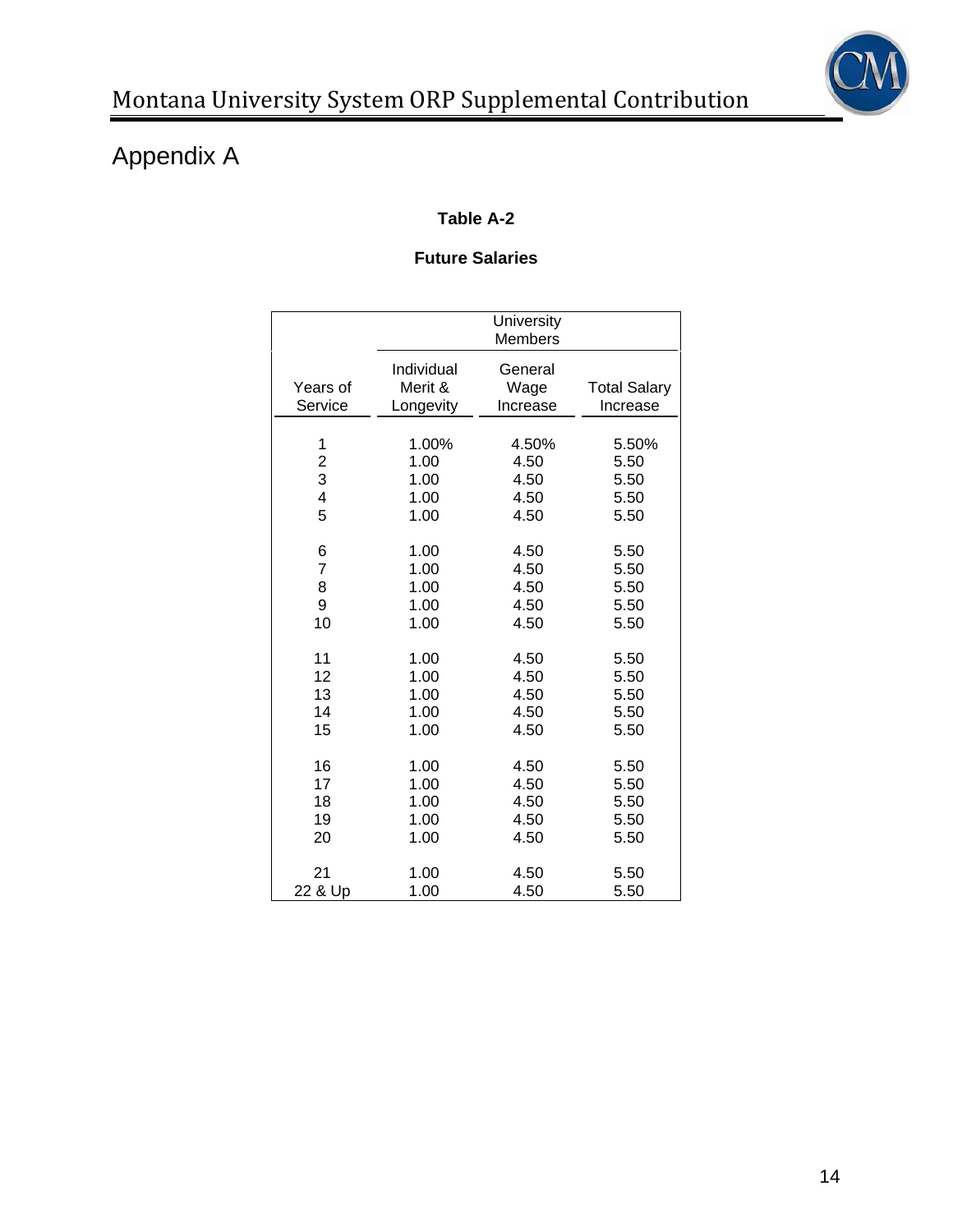

## **Table A-3**

## **Retirement Annual Rates**

|     | <b>University Members</b>                     |                                                           |            |
|-----|-----------------------------------------------|-----------------------------------------------------------|------------|
|     | Eligible<br>for<br>Reduced<br><b>Benefits</b> | <b>First Year</b><br>Eligible for<br><b>Full Benefits</b> | Thereafter |
| Age |                                               |                                                           |            |
| 45  | *                                             | 17.0%                                                     | 8.0%       |
| 46  |                                               | 17.0                                                      | 8.0        |
| 47  |                                               | 17.0                                                      | 8.0        |
| 48  |                                               | 17.0                                                      | 8.0        |
| 49  |                                               | 17.0                                                      | 8.0        |
| 50  | 7.0%                                          | 17.0                                                      | 8.0        |
| 51  | 7.0                                           | 17.0                                                      | 8.0        |
| 52  | 7.0                                           | 17.0                                                      | 8.0        |
| 53  | 7.0                                           | 17.0                                                      | 8.0        |
| 54  | 7.0                                           | 17.0                                                      | 8.0        |
| 55  | 7.0                                           | 15.0                                                      | 8.0        |
| 56  | 7.0                                           | 15.0                                                      | 8.0        |
| 57  | 7.0                                           | 15.0                                                      | 8.0        |
| 58  | 7.0                                           | 15.0                                                      | 8.0        |
| 59  | 7.0                                           | 15.0                                                      | 8.0        |
| 60  | $\star$                                       | 15.0                                                      | 8.5        |
| 61  |                                               | 14.0                                                      | 14.5       |
| 62  |                                               | 20.0                                                      | 19.0       |
| 63  |                                               | 14.0                                                      | 14.5       |
| 64  |                                               | 20.0                                                      | 18.0       |
| 65  |                                               | 28.0                                                      | 26.0       |
| 66  |                                               | 21.0                                                      | 21.0       |
| 67  |                                               | 21.0                                                      | 24.5       |
| 68  |                                               | 21.0                                                      | 19.5       |
| 69  |                                               | 21.0                                                      | 30.0       |
| 70  |                                               | $***$                                                     | $***$      |

 *\* All benefits are unreduced after attaining age 60. Reduced benefits are not available before age 50.* 

*\*\* Immediate retirement is assumed at age 70 or over.*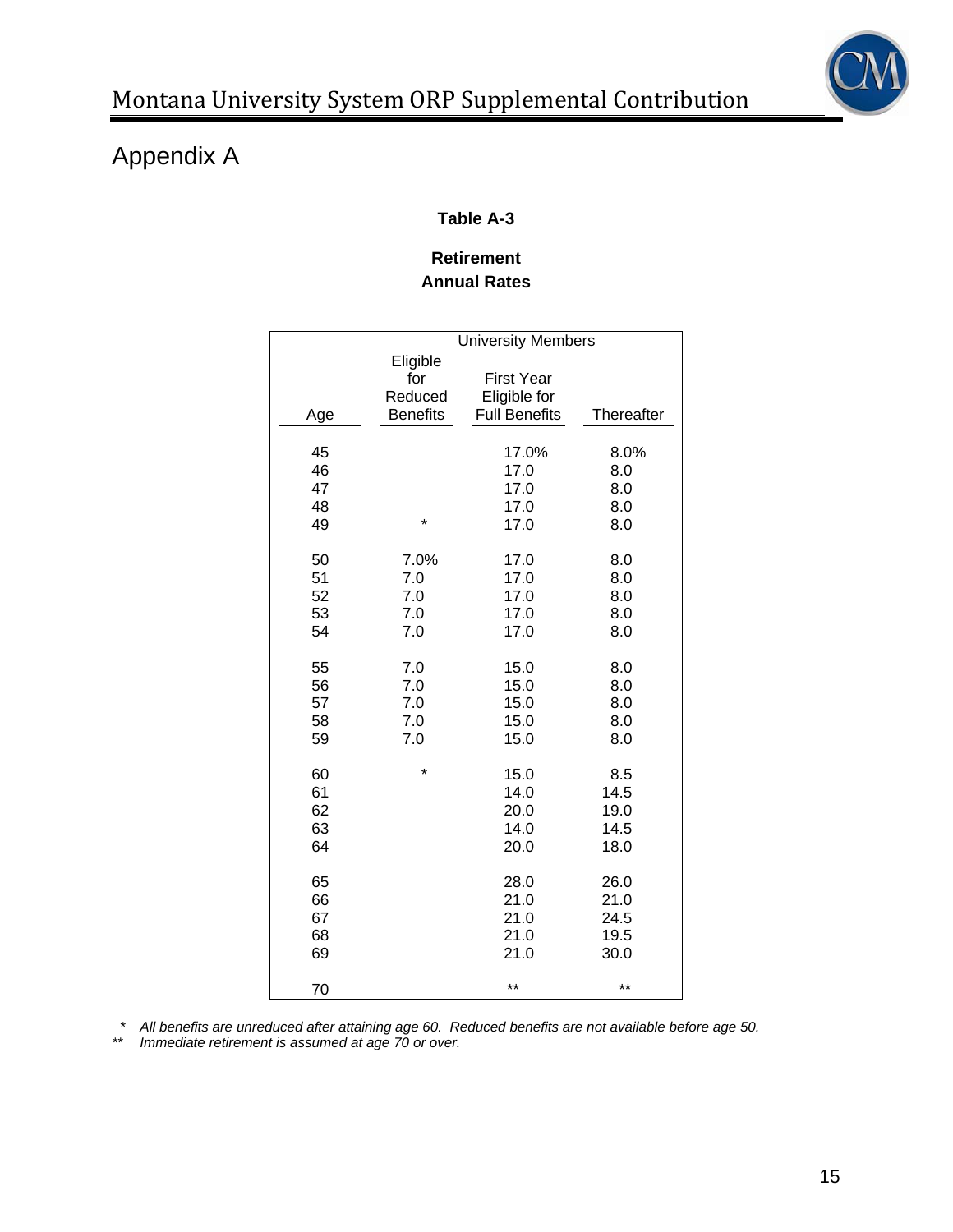

## **Table A-4**

## **Disablement Annual Rates**

| All Members<br>Age<br>25<br>.005%<br>30<br>.005<br>35<br>.008<br>40<br>.028<br>45<br>.044<br>50<br>.063 |    |      |
|---------------------------------------------------------------------------------------------------------|----|------|
|                                                                                                         |    |      |
|                                                                                                         |    |      |
|                                                                                                         |    |      |
|                                                                                                         |    |      |
|                                                                                                         |    |      |
|                                                                                                         |    |      |
|                                                                                                         |    |      |
|                                                                                                         |    |      |
|                                                                                                         |    |      |
|                                                                                                         | 55 | .084 |
| 60<br>.100                                                                                              |    |      |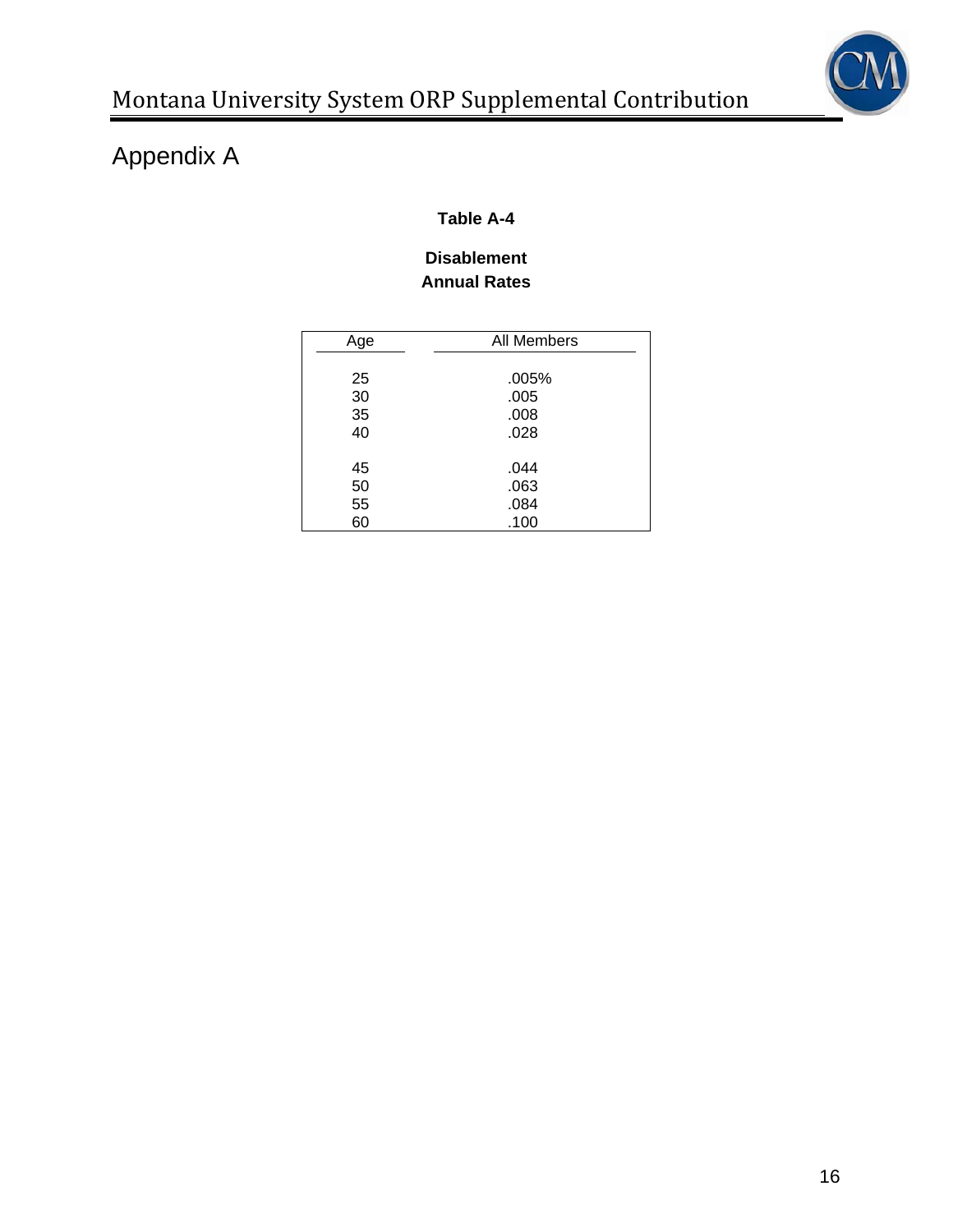

# **Table A-5**

# **Mortality Annual Rates**

|          | <b>Contributing Members, Service</b><br><b>Retired Members and Beneficiaries</b> |             | Disabled Members |             |  |
|----------|----------------------------------------------------------------------------------|-------------|------------------|-------------|--|
| Age      | Men                                                                              | Women       | Men              | Women       |  |
| 25<br>30 | .03%<br>.04                                                                      | .02%<br>.02 | 1.97%<br>2.17    | .68%<br>.69 |  |
| 35<br>40 | .05<br>.09                                                                       | .04<br>.05  | 2.17<br>2.17     | .67<br>.66  |  |
| 45       | .11                                                                              | .08         | 2.08             | .85         |  |
| 50       | .15                                                                              | .12         | 2.23             | 1.31        |  |
| 55       | .23                                                                              | .20         | 2.69             | 1.89        |  |
| 60       | .41                                                                              | .38         | 3.32             | 2.43        |  |
| 65       | .78                                                                              | .73         | 3.99             | 3.19        |  |
| 70       | 1.45                                                                             | 1.29        | 4.90             | 4.33        |  |
| 75       | 2.42                                                                             | 2.17        | 6.15             | 6.01        |  |
| 80       | 4.22                                                                             | 3.55        | 8.30             | 8.30        |  |
| 85       | 7.55                                                                             | 5.91        | 11.43            | 11.86       |  |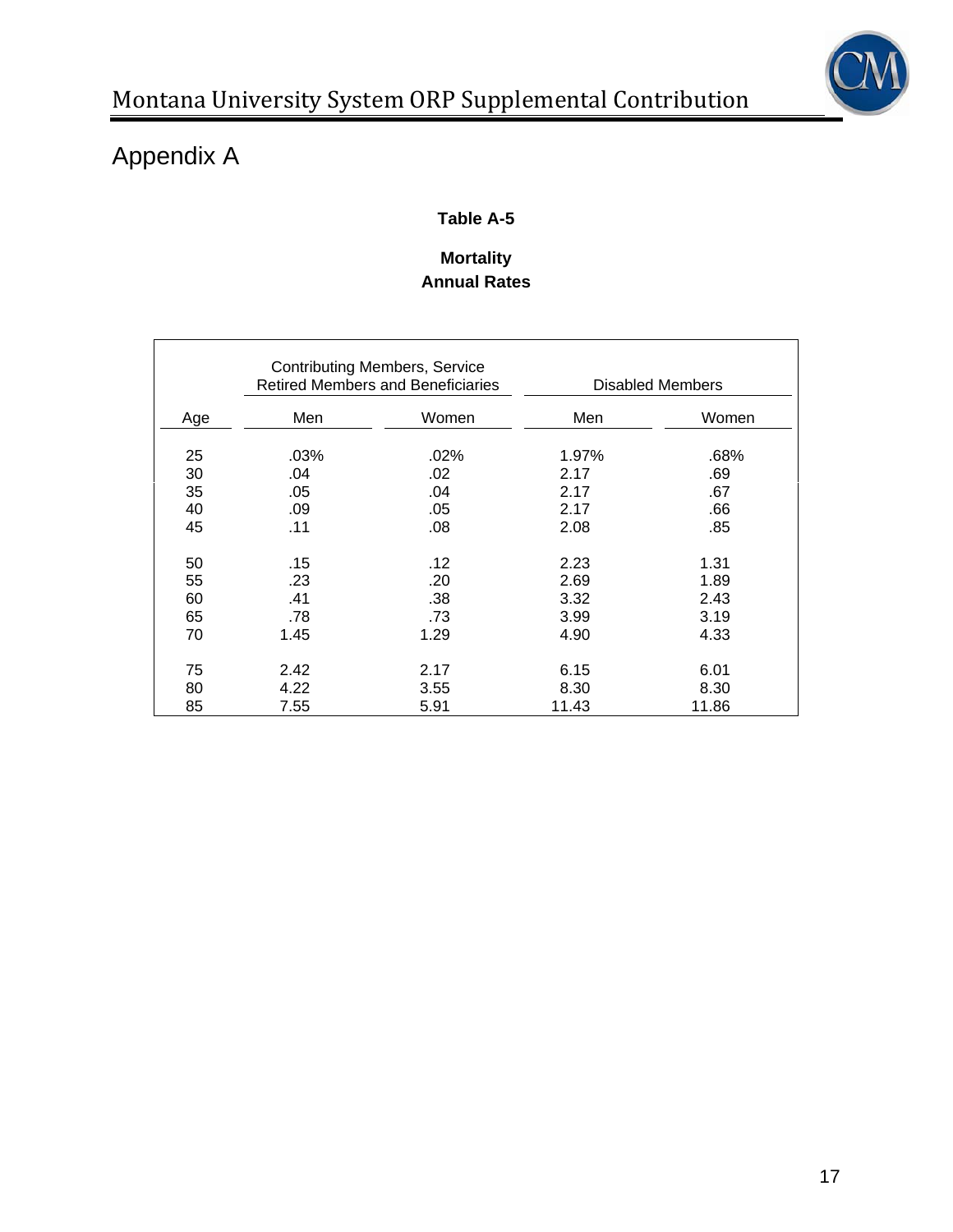

## **Table A-6**

## **Other Terminations of Employment Among Members Not Eligible to Retire Annual Rates**

| Years of<br>Service                                  | All Members                          |
|------------------------------------------------------|--------------------------------------|
| $\begin{array}{c} 1 \\ 2 \\ 3 \\ 4 \end{array}$<br>5 | 36.5%<br>20.5<br>14.6<br>10.5<br>8.5 |
| 6                                                    | 7.0                                  |
| $\overline{7}$                                       | 6.4                                  |
| 8                                                    | 5.8                                  |
| 9                                                    | 5.4                                  |
| 10                                                   | 5.0                                  |
| 11                                                   | 4.3                                  |
| 12                                                   | 3.9                                  |
| 13                                                   | 3.5                                  |
| 14                                                   | 3.2                                  |
| 15                                                   | 2.9                                  |
| 16                                                   | 2.6                                  |
| 17                                                   | 2.3                                  |
| 18                                                   | 2.0                                  |
| 19                                                   | 1.9                                  |
| 20                                                   | 1.8                                  |
| 21                                                   | 1.7                                  |
| 22                                                   | 1.6                                  |
| 23                                                   | 1.5                                  |
| 24                                                   | 1.5                                  |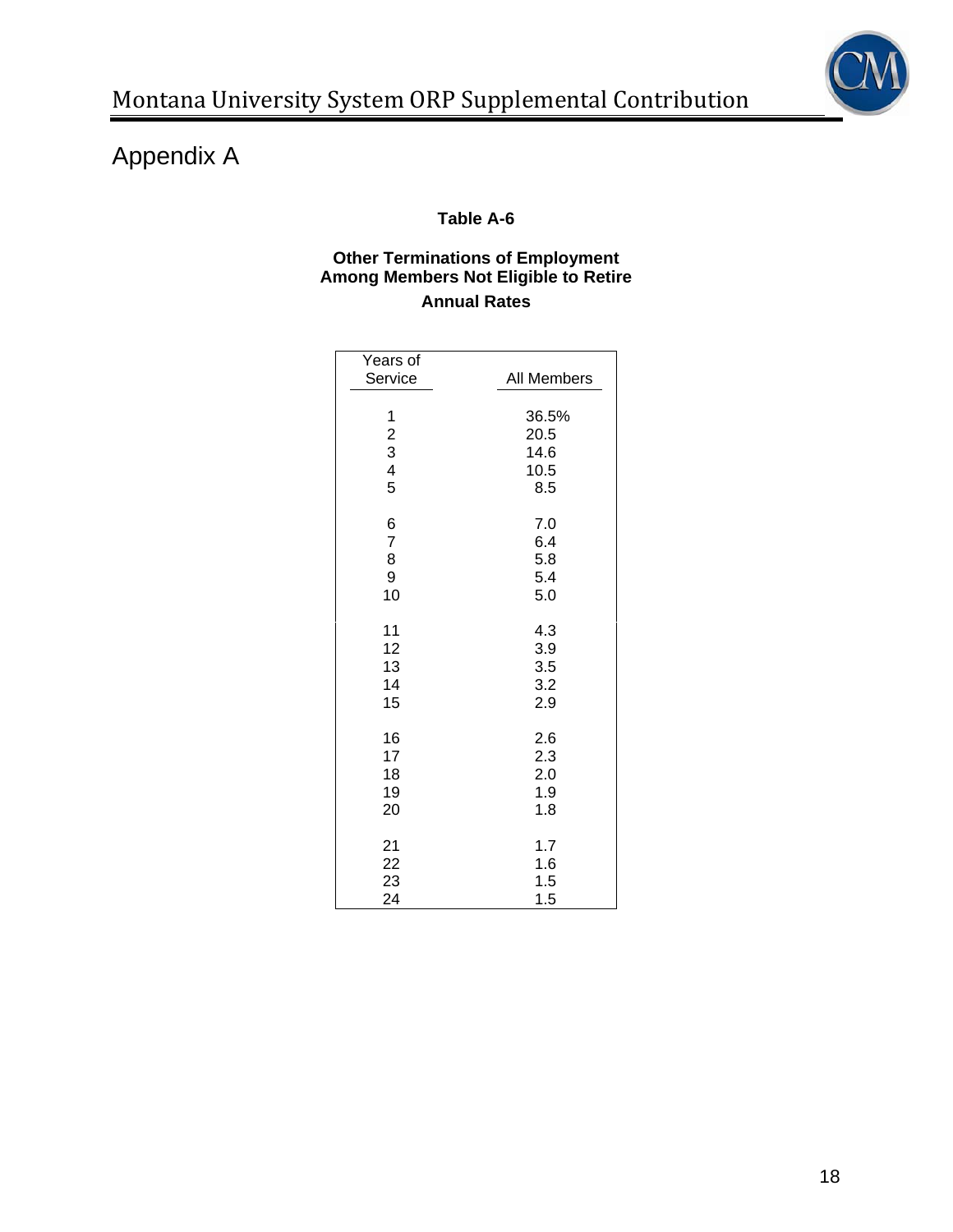

## **Table A-7**

### **Probability of Retaining Membership in the System Upon Vested Termination**

| Age      | Probability of<br><b>Retaining Membership</b> |
|----------|-----------------------------------------------|
| 25       | 54%<br>54                                     |
| 30<br>35 | 58                                            |
| 40       | 58                                            |
| 45       | 60                                            |
|          |                                               |
| 50       | 70                                            |
| 55       | 75                                            |
|          |                                               |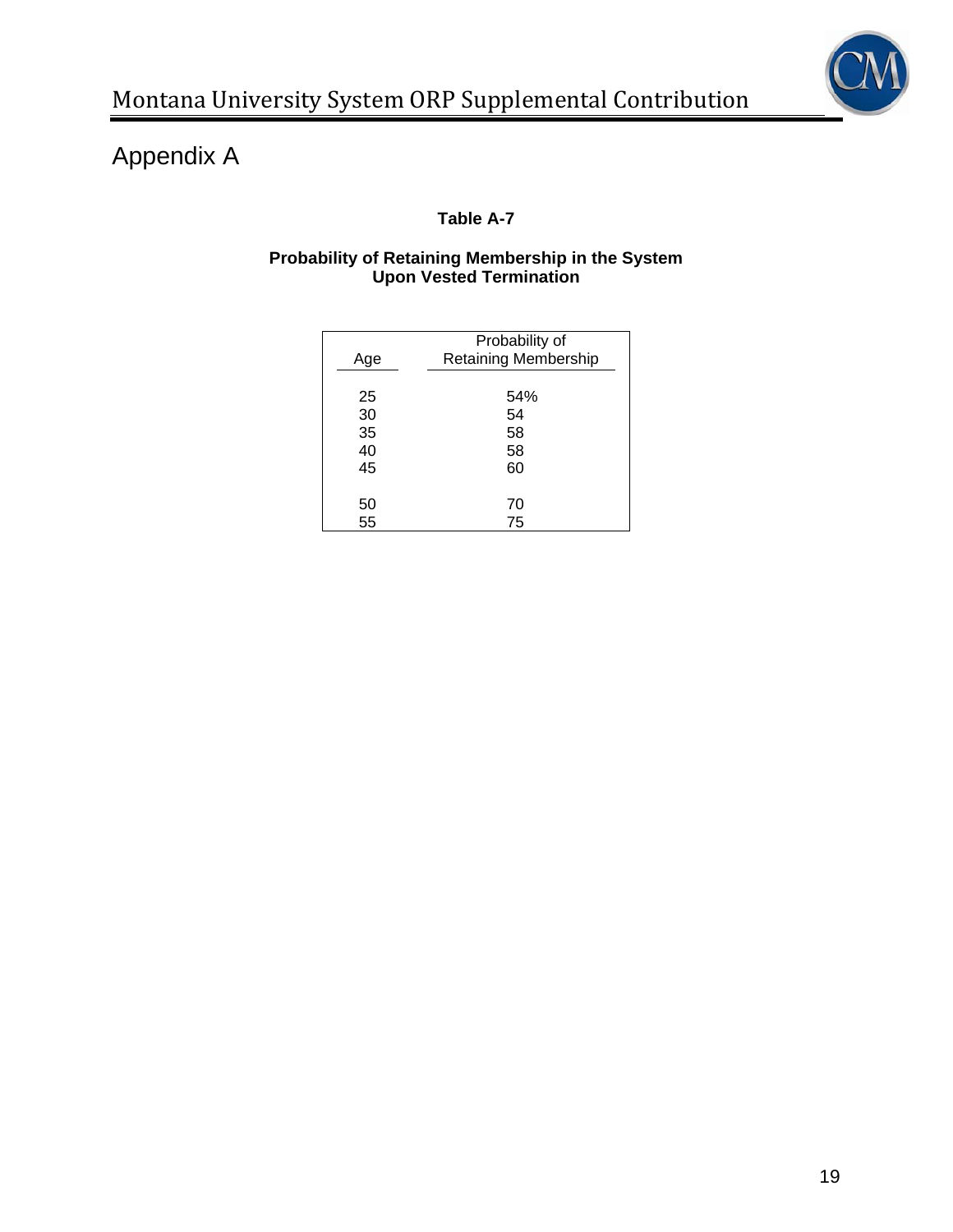

# Appendix B

# **Summary of Benefit Provisions**

| <b>Effective Date</b>                                                                                  | September 1, 1937.                                                                                                                                                                                                                   |  |  |  |  |
|--------------------------------------------------------------------------------------------------------|--------------------------------------------------------------------------------------------------------------------------------------------------------------------------------------------------------------------------------------|--|--|--|--|
| <b>Vesting Period</b>                                                                                  | Five years. No benefits are payable unless the member has a<br>vested right, except the return of employee contributions with<br>interest.                                                                                           |  |  |  |  |
| <b>Final Compensation</b>                                                                              | Average of highest three consecutive years of earned<br>compensation.                                                                                                                                                                |  |  |  |  |
| Normal Form of Benefits                                                                                | Life only annuity. All benefits cease upon death; however, in<br>no event will the member receive less than the amount of<br>employee contributions with interest.                                                                   |  |  |  |  |
| <b>Normal Retirement Benefits</b>                                                                      |                                                                                                                                                                                                                                      |  |  |  |  |
| Eligibility:                                                                                           | 25 years of service or age 60 and five years of service.                                                                                                                                                                             |  |  |  |  |
| Benefit:<br>The retirement benefit is equal to 1/60 of final compensation<br>for each year of service. |                                                                                                                                                                                                                                      |  |  |  |  |
| <b>Early Retirement Benefits</b>                                                                       |                                                                                                                                                                                                                                      |  |  |  |  |
| Eligibility:                                                                                           | Five years of service and age 50.                                                                                                                                                                                                    |  |  |  |  |
| Benefit:                                                                                               | The retirement benefit is calculated in the same manner as<br>described for normal retirement, but the benefit is reduced 1/2<br>of 1% for each of the first 60 months early and 3/10 of 1% for<br>each of the next 60 months early. |  |  |  |  |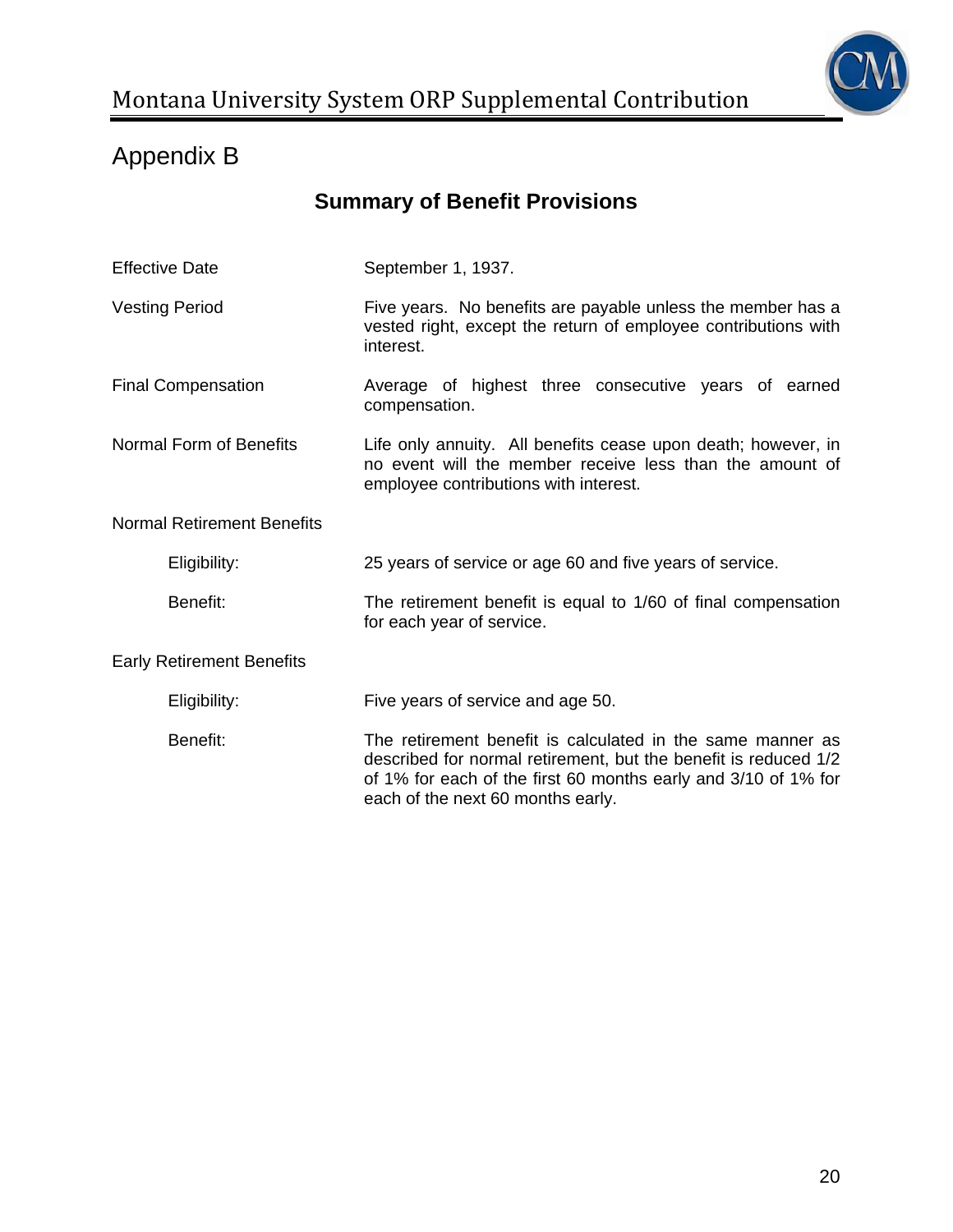

# Appendix B

| Death Benefit                       |                                                                                                                                                                                                                                                                                                                                                                                                     |  |
|-------------------------------------|-----------------------------------------------------------------------------------------------------------------------------------------------------------------------------------------------------------------------------------------------------------------------------------------------------------------------------------------------------------------------------------------------------|--|
| Eligibility:                        | Five years of service.                                                                                                                                                                                                                                                                                                                                                                              |  |
| Benefit:                            | The death benefit is equal to 1/60 of final compensation for<br>each year of service accrued at date of death, with an actuarial<br>adjustment based on the relation of the member's age at death<br>to the beneficiary's age. A monthly benefit of \$200 is paid to<br>each child until age 18. In addition, a lump-sum benefit of<br>\$500 is paid upon the death of an active or retired member. |  |
| <b>Disability Benefit</b>           |                                                                                                                                                                                                                                                                                                                                                                                                     |  |
| Eligibility:                        | Five years of service.                                                                                                                                                                                                                                                                                                                                                                              |  |
| Benefit:                            | The disability benefit is equal to 1/60 of final compensation for<br>each year of service accrued at date of disability.<br>The<br>minimum benefit is 1/4 of the final compensation.                                                                                                                                                                                                                |  |
| <b>Withdrawal Benefits</b>          | With less than five years of service, the accumulated<br>employee contributions with interest are returned. With more<br>than five years, the member may elect a refund of<br>contributions with interest or leave the contributions and<br>interest in the System and retain a vested right to retirement<br>benefits.                                                                             |  |
| Contributions                       | Member: 7.15% of compensation.<br>Employer: 9.96% of compensation.                                                                                                                                                                                                                                                                                                                                  |  |
|                                     | MCA 19-20-604 specifies that the employer contribution rate<br>will be reduced by 0.11% when the amortization period of the<br>System's UAAL is 10 years or less according to the System's<br>latest actuarial valuation.                                                                                                                                                                           |  |
| Interest on Member<br>Contributions | Effective July 1, 2010, the Interest credited on member<br>contributions is reduced from 1.0% to 0.25% per annum.                                                                                                                                                                                                                                                                                   |  |
| <b>Cost-of-Living Adjustments</b>   | On January 1 of each year, the retirement allowance payable<br>must be increased by 1.5% if the retiree has received benefits<br>for at least 36 months prior to January 1 of the year in which<br>the adjustment is to be made.                                                                                                                                                                    |  |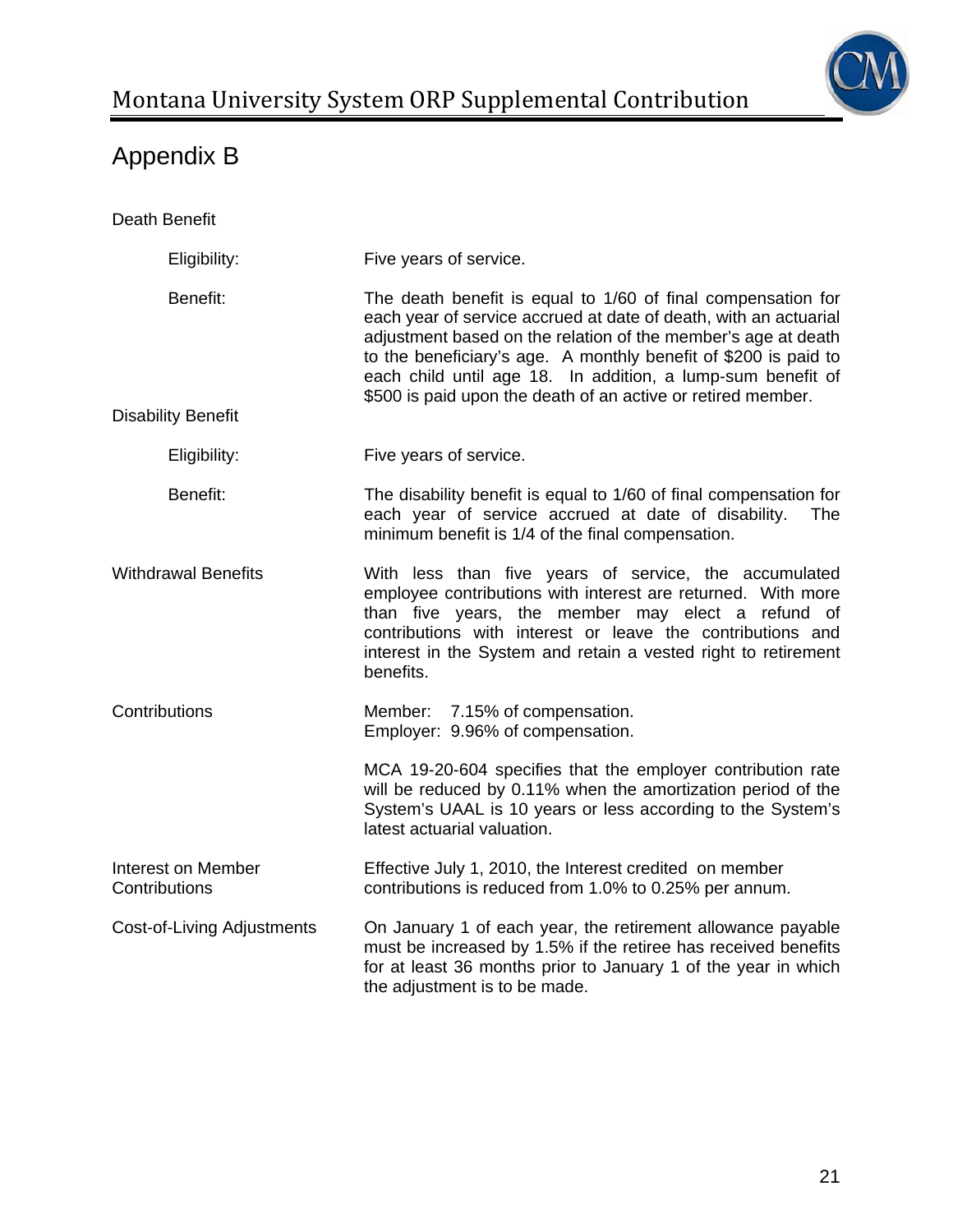

# Appendix C

.

# **Valuation Data**

This valuation is based upon the membership of the System as of July 1, 2010. Membership data were supplied by the System and accepted for valuation purposes without audit. However, tests were performed to ensure that the data are sufficiently accurate for valuation purposes.

| <b>Active Members</b>    | <b>Number</b> | <b>Annual Salaries</b> |               |  |
|--------------------------|---------------|------------------------|---------------|--|
|                          |               |                        |               |  |
| <b>Full-Time Members</b> | 427           |                        | \$ 33,264,856 |  |
| <b>Part-Time Members</b> | 54            |                        | 1,384,151     |  |
| Total                    | 481           |                        | \$ 34,649,007 |  |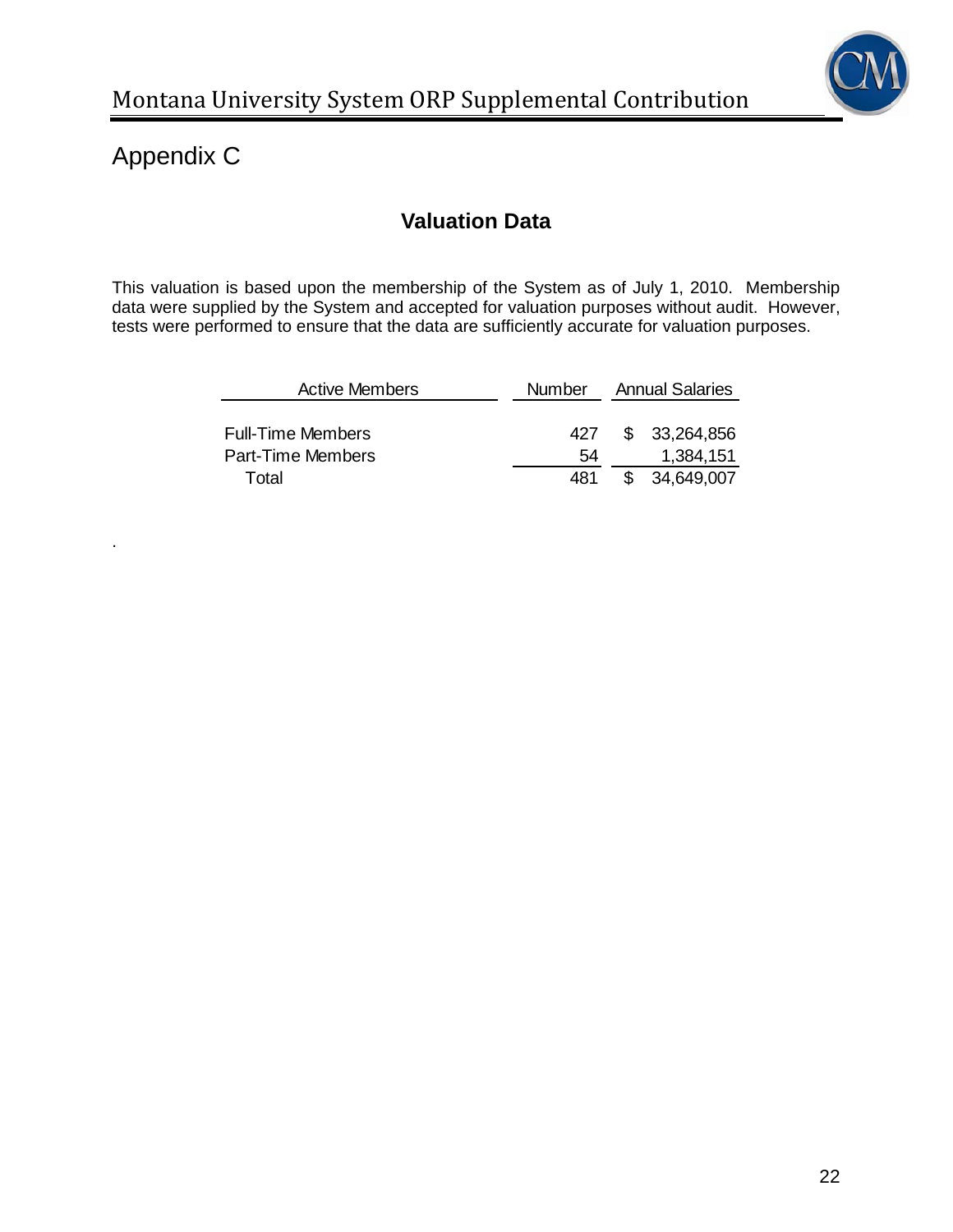

# Appendix C

The following is a summary of retired members and beneficiaries currently receiving benefits:

| <b>Type of Annuitant</b>                                | <b>Number</b> | <b>Annual Benefits</b> | Average<br>Annual<br><b>Benefits</b> |
|---------------------------------------------------------|---------------|------------------------|--------------------------------------|
| <b>Service Retirement</b>                               | 1,304         | \$<br>34,289,638       | \$<br>26,296                         |
| <b>Survivors of Deceased Retired</b><br><b>Members</b>  | 204           | 3,186,273              | 15,619                               |
| <b>Total Service Retirement (including</b><br>survivors | 1,508         | \$<br>37,475,911       | \$<br>24,851                         |
| <b>Disability Retirement</b>                            | 10            | 127,663                | 12,766                               |
| <b>Survivors of Deceased Active</b><br><b>Members</b>   | 57            | 763,229                | 13,390                               |
| <b>Total Annuitants</b>                                 | 1,575         | \$<br>38,366,803       | \$<br>24,360                         |

| <b>Terminated Members with</b>   |        |  |  |
|----------------------------------|--------|--|--|
| Contributions Not Withdrawn      | Number |  |  |
|                                  |        |  |  |
| <b>Vested Terminated Members</b> | 85     |  |  |
| Non-Vested Terminated Members    | 148    |  |  |
| <b>Total Terminated Members</b>  | 233    |  |  |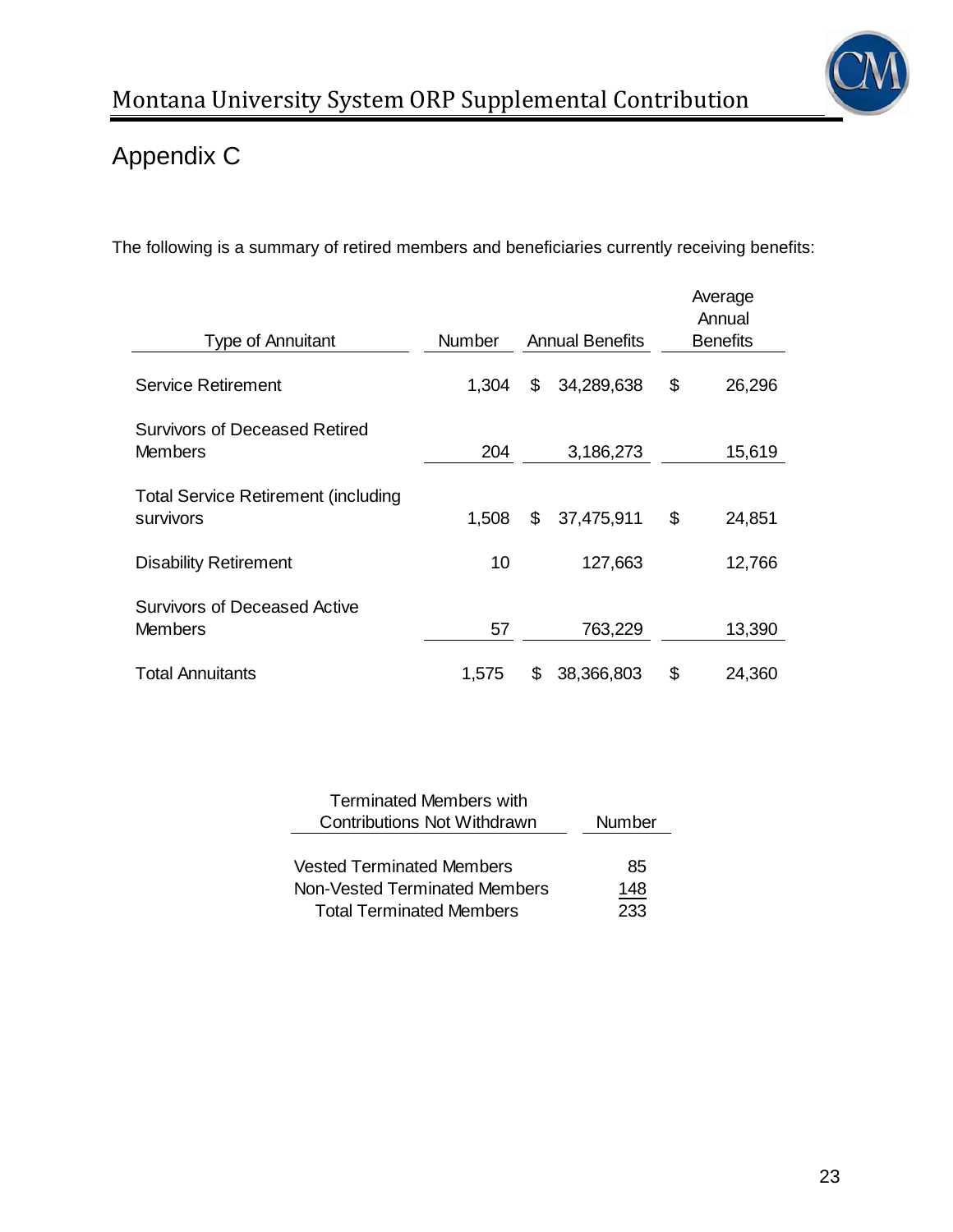

# Appendix D

# **Glossary**

The following definitions are largely excerpts from a list adopted in 1981 by the major actuarial organizations in the United States. In some cases the definitions have been modified for specific applicability to the Teachers' Retirement System Retirement System. Defined terms are capitalized throughout this Appendix.

## **Accrued Benefit**

The amount of an individual's benefit (whether or not vested) as of a specific date, determined in accordance with the terms of a pension plan and based on compensation and service to that date.

## **Actuarial Accrued Liability**

That portion, as determined by a particular Actuarial Cost Method, of the Actuarial Present Value of pension plan benefits and expenses which is not provided for by future Normal Costs.

### **Actuarial Assumptions**

Assumptions as to the occurrence of future events affecting pension costs, such as: mortality, withdrawal, disablement, and retirement; changes in compensation, rates of investment earnings, and asset appreciation or depreciation; procedures used to determine the Actuarial Value of Assets; and other relevant items.

## **Actuarial Cost Method**

A procedure for determining the Actuarial Present Value of pension plan benefits and expenses and for developing an actuarially equivalent allocation of such value to time periods, usually in the form of a Normal Cost and an Actuarial Accrued Liability.

## **Actuarial Gain (Loss)**

A measure of the difference between actual experience and that expected based upon a set of Actuarial Assumptions during the period between two Actuarial Valuation dates, as determined in accordance with a particular Actuarial Cost Method.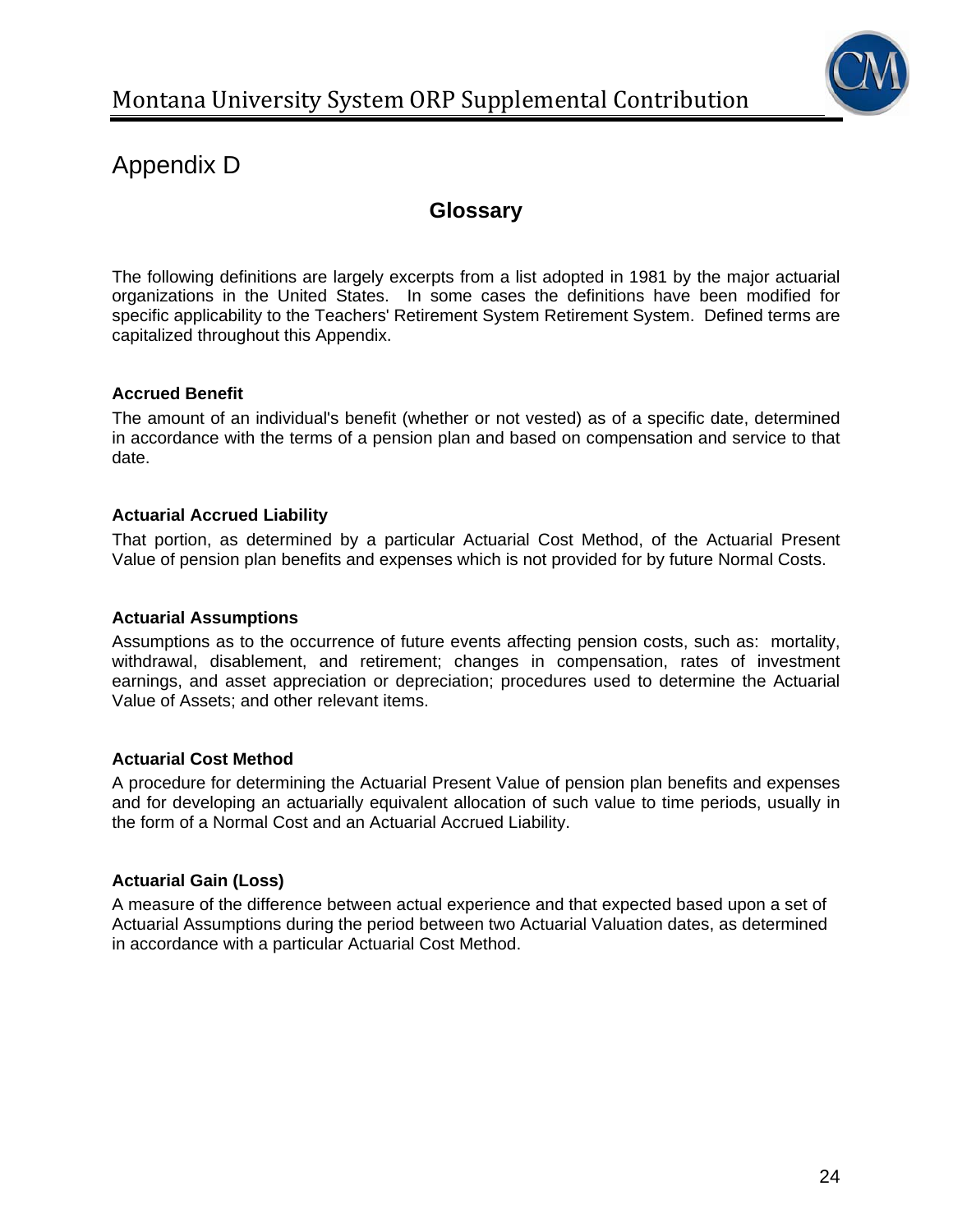

# Appendix D

### **Actuarial Present Value**

The value of an amount or series of amounts payable or receivable at various times, determined as of a given date by the application of a particular set of Actuarial Assumptions.

#### **Actuarial Valuation**

The determination, as of a valuation date, of the Normal Cost, Actuarial Accrued Liability, Actuarial Value of Assets, and related Actuarial Present Values for a pension plan.

#### **Actuarial Value of Assets**

The value of cash, investments and other property belonging to a pension plan, as used by the actuary for the purpose of an Actuarial Valuation.

#### **Actuarially Equivalent**

Of equal Actuarial Present Value, determined as of a given date with each value based on the same set of Actuarial Assumptions.

#### **Amortization Payment**

That portion of the pension plan contribution which is designed to pay interest on and to amortize the Unfunded Actuarial Accrued Liability.

## **Entry Age Actuarial Cost Method**

A method under which the Actuarial Present Value of the Projected Benefits of each individual included in an Actuarial Valuation is allocated on a level basis over the earnings of the individual between entry age and assumed exit ages. The portion of this Actuarial Present Value allocated to a valuation year is called the Normal Cost. The portion of this Actuarial Present Value not provided for at a valuation date by the Actuarial Present Value of future Normal Costs is called the Actuarial Accrued Liability.

#### **Market Value of Assets**

The fair value of cash, investments and other property belonging to a pension plan that could be acquired by exchanging them on the open market.

#### **Normal Cost**

That portion of the Actuarial Present Value of pension plan benefits and expenses which is allocated to a valuation year by the Actuarial Cost Method.